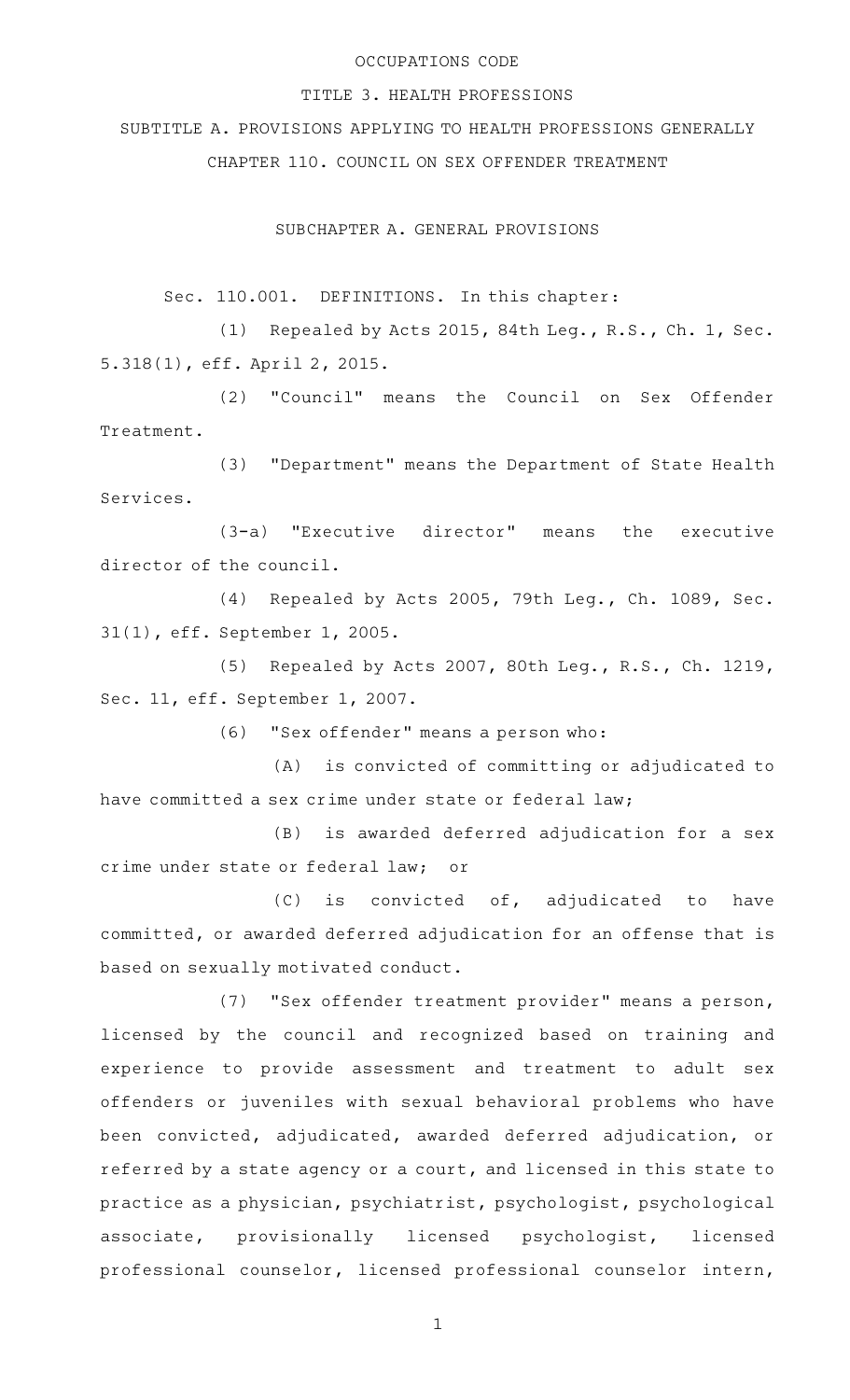licensed marriage and family therapist, licensed marriage and family associate, licensed clinical social worker, licensed master social worker under a clinical supervision plan approved by the Texas Behavioral Health Executive Council, or advanced practice nurse recognized as a psychiatric clinical nurse specialist or psychiatric mental health nurse practitioner, who provides mental health or medical services for rehabilitation of sex offenders.

(8) "Sexually motivated conduct" has the meaning assigned by Section [841.002](http://www.statutes.legis.state.tx.us/GetStatute.aspx?Code=HS&Value=841.002), Health and Safety Code. Added by Acts 2003, 78th Leg., ch. 1276, Sec. 14.005(a), eff. Sept. 1, 2003.

Amended by:

Acts 2005, 79th Leg., Ch. 1089 (H.B. [2036](http://www.legis.state.tx.us/tlodocs/79R/billtext/html/HB02036F.HTM)), Sec. 3, eff. September 1, 2005.

Acts 2005, 79th Leg., Ch. 1089 (H.B. [2036](http://www.legis.state.tx.us/tlodocs/79R/billtext/html/HB02036F.HTM)), Sec. 31(1), eff. September 1, 2005.

Acts 2007, 80th Leg., R.S., Ch. 1219 (H.B. [2034](http://www.legis.state.tx.us/tlodocs/80R/billtext/html/HB02034F.HTM)), Sec. 1, eff. September 1, 2007.

Acts 2007, 80th Leg., R.S., Ch. 1219 (H.B. [2034](http://www.legis.state.tx.us/tlodocs/80R/billtext/html/HB02034F.HTM)), Sec. 11, eff. September 1, 2007.

Acts 2015, 84th Leg., R.S., Ch. 1 (S.B. [219](http://www.legis.state.tx.us/tlodocs/84R/billtext/html/SB00219F.HTM)), Sec. 5.001, eff. April 2, 2015.

Acts 2015, 84th Leg., R.S., Ch. 1 (S.B. [219](http://www.legis.state.tx.us/tlodocs/84R/billtext/html/SB00219F.HTM)), Sec. 5.318(1), eff. April 2, 2015.

Acts 2019, 86th Leg., R.S., Ch. 768 (H.B. [1501\)](http://www.legis.state.tx.us/tlodocs/86R/billtext/html/HB01501F.HTM), Sec. 3.008, eff. September 1, 2019.

Sec. 110.002. APPLICATION OF CHAPTER. (a) This chapter does not apply to a person licensed to practice in this state who provides adjunct therapy.

(b) This chapter does not apply to the prescribing of a drug, remedy, or clinical supply by a physician licensed under Subtitle B.

Added by Acts 2007, 80th Leg., R.S., Ch. 1219 (H.B. [2034\)](http://www.legis.state.tx.us/tlodocs/80R/billtext/html/HB02034F.HTM), Sec. 2, eff. September 1, 2007.

SUBCHAPTER B. COUNCIL ON SEX OFFENDER TREATMENT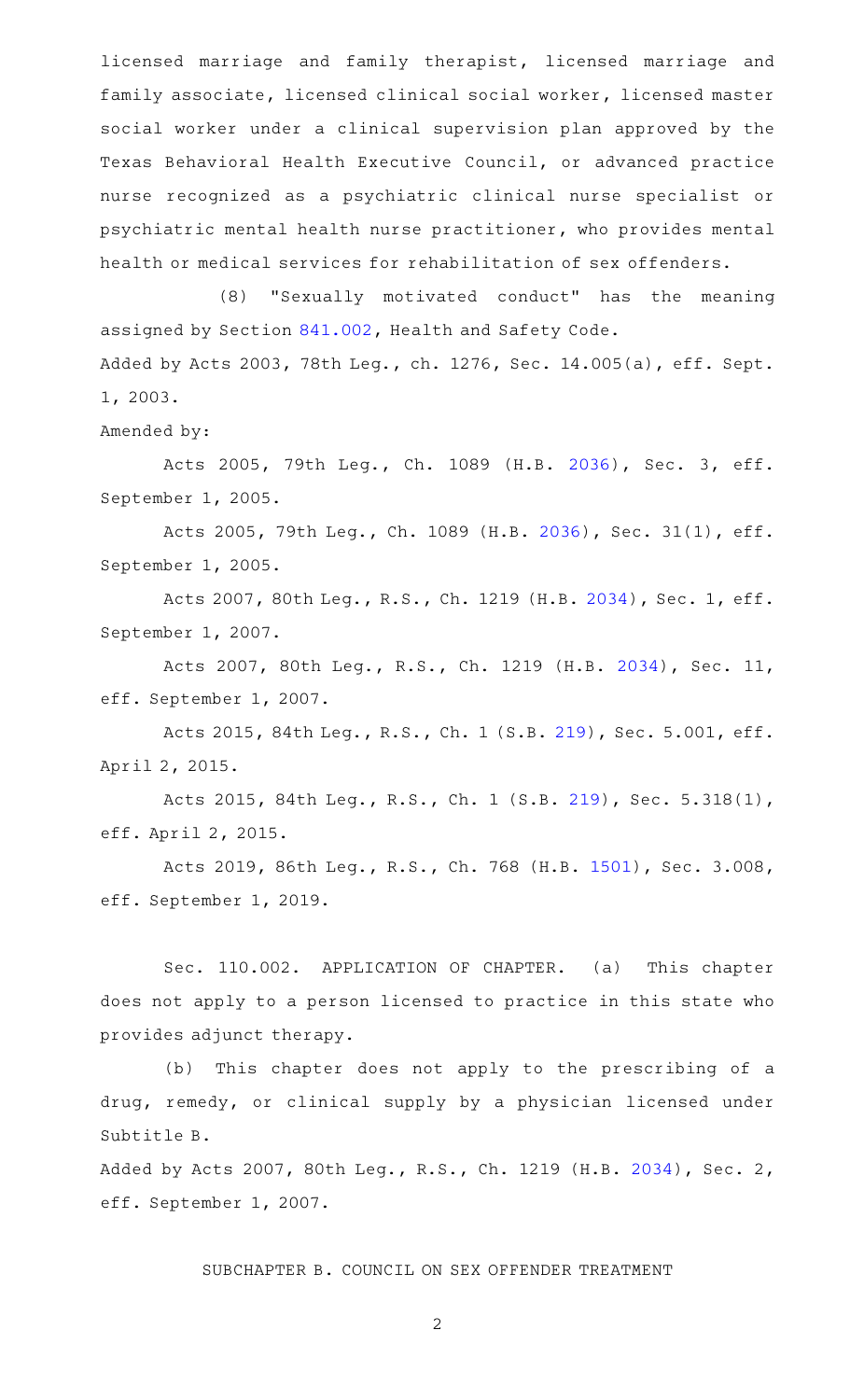Sec. 110.051. COUNCIL; MEMBERSHIP. (a) The council is within the department.

(b) The council consists of seven part-time members, appointed by the governor with the advice and consent of the senate as follows:

 $(1)$  three representatives of the public; and

(2) four members each of whom meets the requirements for a license as a sex offender treatment provider under this chapter.

(c) Appointments to the council shall be made without regard to the race, color, disability, sex, religion, age, or national origin of the appointee.

Added by Acts 2003, 78th Leg., ch. 1276, Sec. 14.005(a), eff. Sept. 1, 2003.

Amended by:

Acts 2005, 79th Leg., Ch. 1089 (H.B. [2036](http://www.legis.state.tx.us/tlodocs/79R/billtext/html/HB02036F.HTM)), Sec. 4, eff. September 1, 2005.

Sec. 110.052. PUBLIC MEMBERSHIP ELIGIBILITY. A person is not eligible for appointment as a public member if:

 $(1)$  the person meets the requirements for a license as a sex offender treatment provider under this chapter; or

(2) the person or the person's spouse:

(A) is registered, certified, or licensed by an occupational regulatory agency in the field of sex offender treatment;

(B) is employed by or participates in the management of a business entity or other organization regulated by the council or receiving funds from the council;

(C) owns or controls, directly or indirectly, more than a 10 percent interest in a business entity or other organization regulated by the council or receiving funds from the council; or

(D) uses or receives a substantial amount of tangible goods, services, or funds from the council, other than compensation or reimbursement authorized by law for council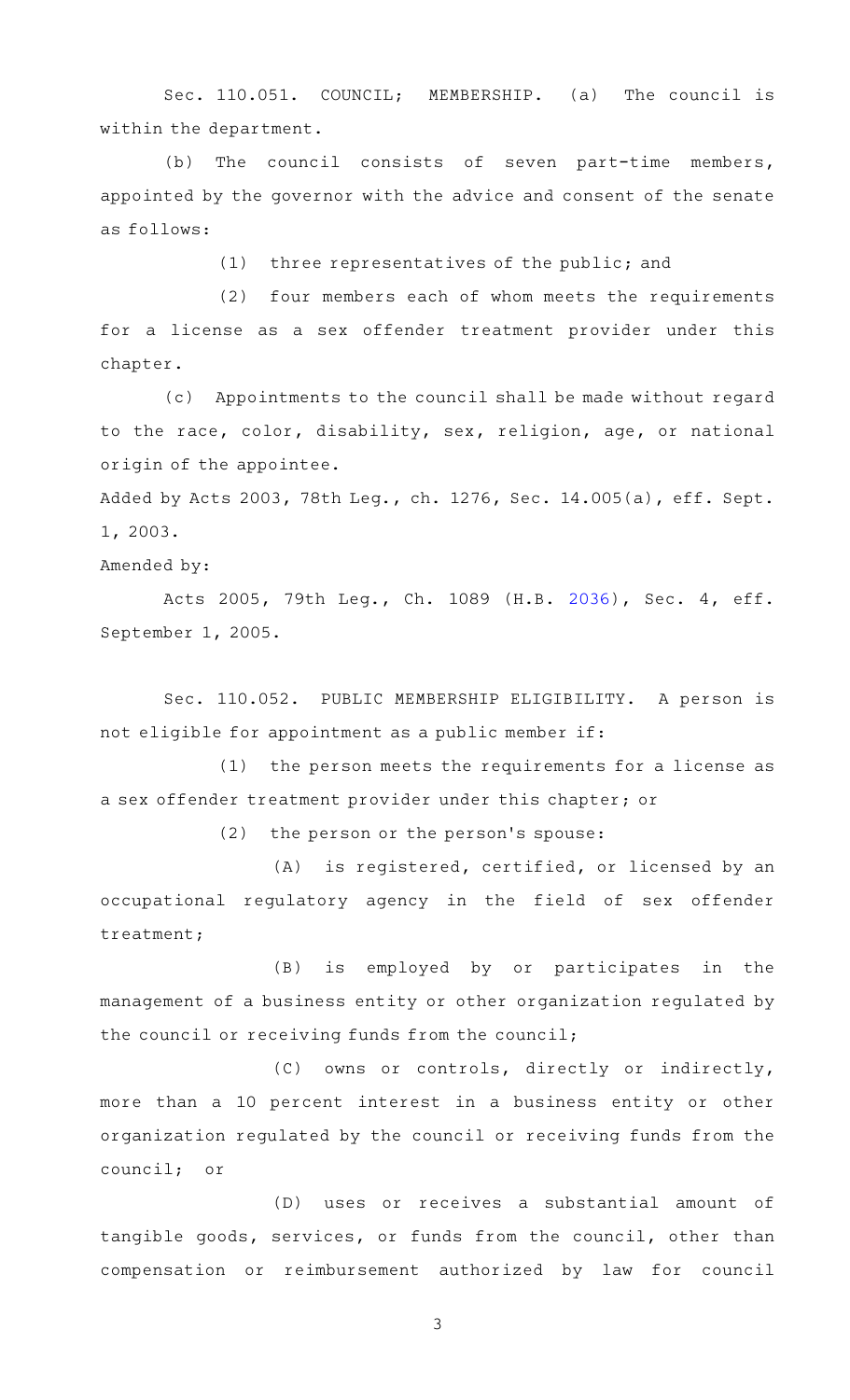membership, attendance, or expenses.

Added by Acts 2003, 78th Leg., ch. 1276, Sec. 14.005(a), eff. Sept. 1, 2003.

Amended by:

Acts 2005, 79th Leg., Ch. 1089 (H.B. [2036](http://www.legis.state.tx.us/tlodocs/79R/billtext/html/HB02036F.HTM)), Sec. 5, eff. September 1, 2005.

Sec. 110.053. MEMBERSHIP AND EMPLOYEE RESTRICTIONS. (a) In this section, "Texas trade association" means a nonprofit, cooperative, and voluntarily joined association of business or professional competitors in this state designed to assist its members and its industry or profession in dealing with mutual business or professional problems and in promoting their common interest.

(b) An officer, employee, or paid consultant of a Texas trade association in the field of sex offender treatment may not be a member of the council and may not be an employee of the council who is exempt from the state's position classification plan or is compensated at or above the amount prescribed by the General Appropriations Act for step 1, salary group A17, of the position classification salary schedule.

(c) A person who is the spouse of an officer, manager, or paid consultant of a Texas trade association in the field of sex offender treatment may not be a member of the council and may not be an employee of the council who is exempt from the state 's position classification plan or is compensated at or above the amount prescribed by the General Appropriations Act for step 1, salary group A17, of the position classification salary schedule.

(d) A person may not serve as a member of the council or act as the general counsel to the council if the person is required to register as a lobbyist under Chapter [305,](http://www.statutes.legis.state.tx.us/GetStatute.aspx?Code=GV&Value=305) Government Code, because of the person 's activities for compensation on behalf of a profession related to the operation of the council. Added by Acts 2003, 78th Leg., ch. 1276, Sec. 14.005(a), eff. Sept. 1, 2003.

Sec. 110.054. TERMS. Members of the council serve staggered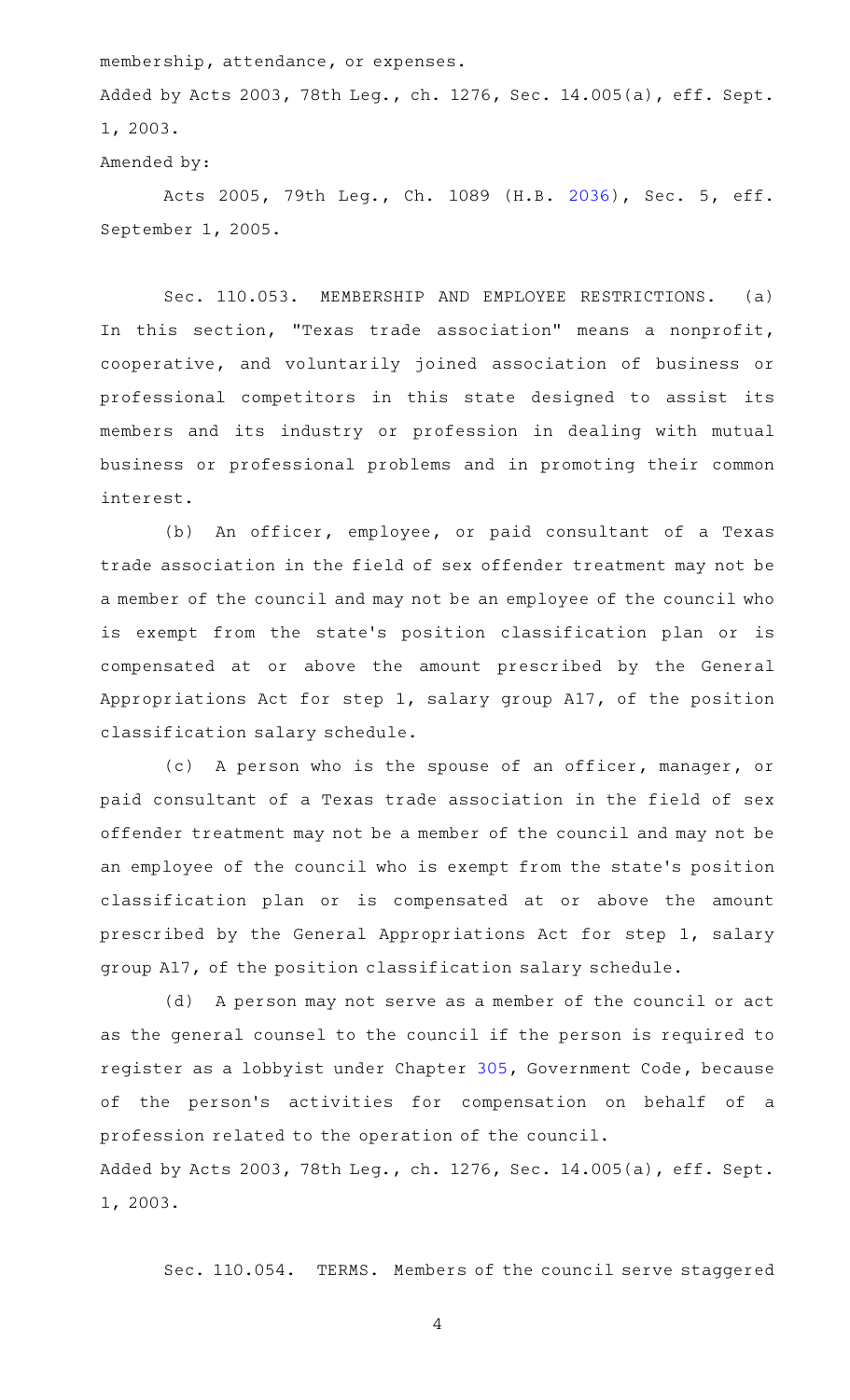six-year terms. The terms of two or three members expire on February 1 of each odd-numbered year.

Added by Acts 2003, 78th Leg., ch. 1276, Sec. 14.005(a), eff. Sept. 1, 2003.

Amended by:

Acts 2005, 79th Leg., Ch. 728 (H.B. [2018\)](http://www.legis.state.tx.us/tlodocs/79R/billtext/html/HB02018F.HTM), Sec. 15.004(b), eff. September 1, 2005.

Acts 2005, 79th Leg., Ch. 1089 (H.B. [2036](http://www.legis.state.tx.us/tlodocs/79R/billtext/html/HB02036F.HTM)), Sec. 6, eff. September 1, 2005.

Sec. 110.055. PRESIDING OFFICER. The governor shall designate a member of the council as the presiding officer of the council to serve in that capacity at the pleasure of the governor. Added by Acts 2003, 78th Leg., ch. 1276, Sec. 14.005(a), eff. Sept. 1, 2003.

Sec. 110.056. GROUNDS FOR REMOVAL. (a) It is a ground for removal from the council that a member:

 $(1)$  does not have at the time of appointment the qualifications required by Sections [110.051\(](http://www.statutes.legis.state.tx.us/GetStatute.aspx?Code=OC&Value=110.051)b) and [110.052;](http://www.statutes.legis.state.tx.us/GetStatute.aspx?Code=OC&Value=110.052)

(2) does not maintain during service on the council the qualifications required by Sections [110.051](http://www.statutes.legis.state.tx.us/GetStatute.aspx?Code=OC&Value=110.051)(b) and [110.052](http://www.statutes.legis.state.tx.us/GetStatute.aspx?Code=OC&Value=110.052);

(3) does not complete the training program as required by Section [110.059;](http://www.statutes.legis.state.tx.us/GetStatute.aspx?Code=OC&Value=110.059)

(4) violates a prohibition established by Section [110.053;](http://www.statutes.legis.state.tx.us/GetStatute.aspx?Code=OC&Value=110.053)

(5) cannot because of illness or disability discharge the member 's duties for a substantial part of the member 's term; or

(6) is absent from more than half of the regularly scheduled council meetings that the member is eligible to attend during a calendar year unless the absence is excused by majority vote of the council.

(b) The validity of an action of the council is not affected by the fact the action is taken when a ground for removal of a council member exists.

(c) If the executive director has knowledge that a potential ground for removal exists, the executive director shall notify the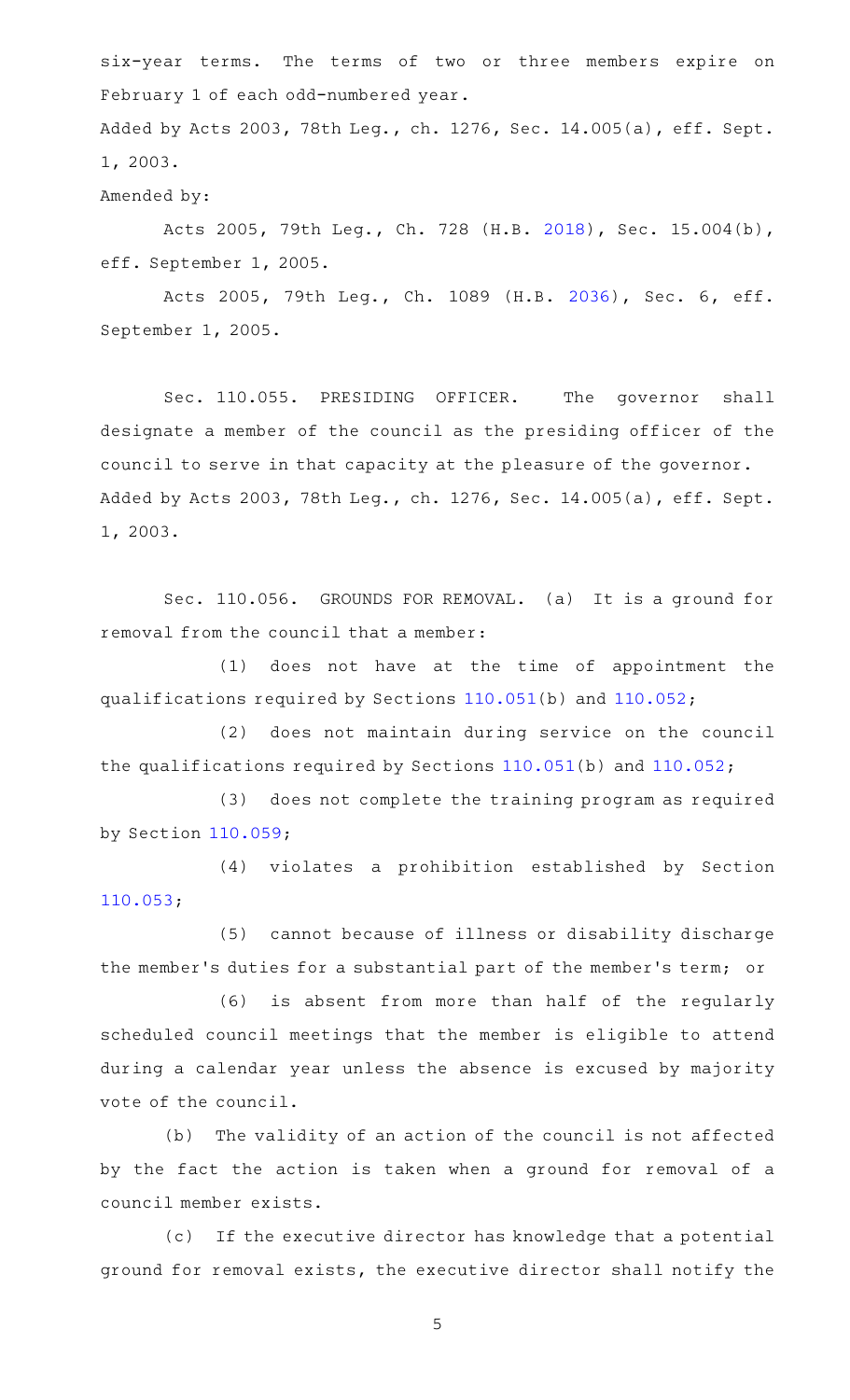presiding officer of the council of the potential ground. The presiding officer shall then notify the governor and the attorney general that a potential ground for removal exists. If the potential ground for removal involves the presiding officer, the executive director shall notify the next highest ranking officer of the council, who shall notify the governor and the attorney general that a potential ground exists.

Added by Acts 2003, 78th Leg., ch. 1276, Sec. 14.005(a), eff. Sept. 1, 2003.

Sec. 110.057. MEETINGS. (a) The council shall meet at least four times each year.

(b) The council may hold additional meetings at the call of the presiding officer or as provided by council rule. Added by Acts 2003, 78th Leg., ch. 1276, Sec. 14.005(a), eff. Sept. 1, 2003.

Sec. 110.058. COMPENSATION; REIMBURSEMENT. (a) A council member may not receive compensation for performing the duties of the council.

(b) A council member is entitled to reimbursement for travel and other necessary expenses incurred in performing official duties at the rate provided in the General Appropriations Act for state employees.

Added by Acts 2003, 78th Leg., ch. 1276, Sec. 14.005(a), eff. Sept. 1, 2003.

Sec. 110.059. TRAINING. (a) To be eligible to take office as a member of the council, a person appointed to the council must complete at least one course of a training program that complies with this section. If the person has not completed the training course at the time of the appointment, the person must complete the training program not later than six months after the date of appointment.

(b) The training program must provide information to a person regarding:

 $(1)$  the enabling legislation that created the council;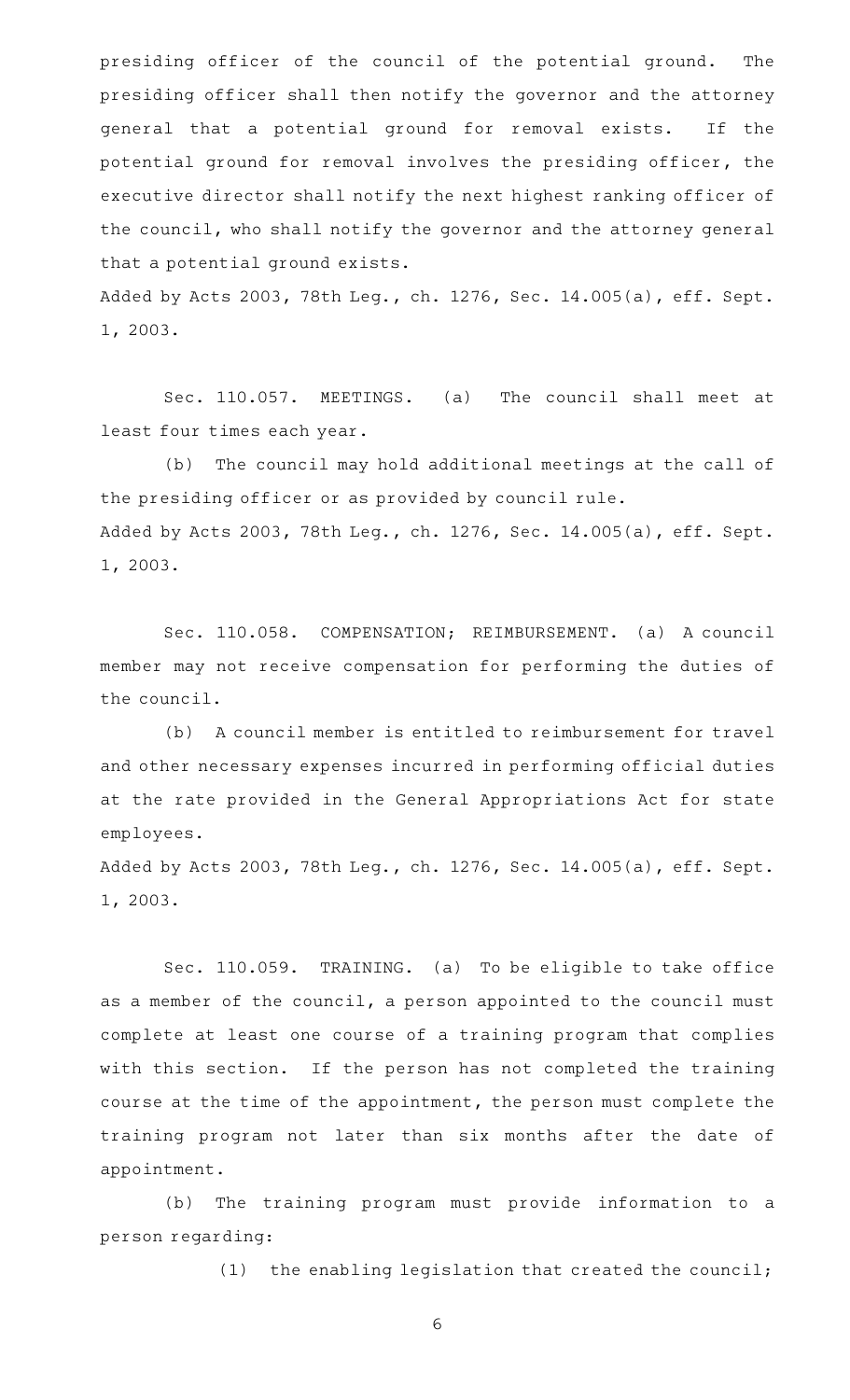(2) the programs operated by the council;

(3) the role and functions of the council;

 $(4)$  the rules of the council, with an emphasis on the rules relating to disciplinary and investigatory authority;

 $(5)$  the current budget for the council;

(6) the results of the most recent formal audit of the council;

(7) the requirements of Chapters [551,](http://www.statutes.legis.state.tx.us/GetStatute.aspx?Code=GV&Value=551) [552,](http://www.statutes.legis.state.tx.us/GetStatute.aspx?Code=GV&Value=552) and [2001](http://www.statutes.legis.state.tx.us/GetStatute.aspx?Code=GV&Value=2001), Government Code;

(8) the requirements of the conflict of interest laws and other laws relating to public officials; and

(9) any applicable ethics policies adopted by the council or the Texas Ethics Commission.

(c)AAA person appointed to the council is entitled to reimbursement for travel expenses incurred in attending the training program, as provided by the General Appropriations Act, as if the person were a member of the council.

Added by Acts 2003, 78th Leg., ch. 1276, Sec. 14.005(a), eff. Sept. 1, 2003.

#### SUBCHAPTER C. EXECUTIVE DIRECTOR AND STAFF

Sec. 110.101. EXECUTIVE DIRECTOR. The commissioner of state health services shall employ an executive director, chosen with the advice and consent of the council, who is the executive head of the council and performs its administrative duties. Added by Acts 2003, 78th Leg., ch. 1276, Sec. 14.005(a), eff. Sept. 1, 2003.

#### Amended by:

Acts 2015, 84th Leg., R.S., Ch. 1 (S.B. [219](http://www.legis.state.tx.us/tlodocs/84R/billtext/html/SB00219F.HTM)), Sec. 5.002, eff. April 2, 2015.

Sec. 110.102. STAFF. The executive director shall employ staff necessary to administer the council 's duties. Added by Acts 2003, 78th Leg., ch. 1276, Sec. 14.005(a), eff. Sept. 1, 2003.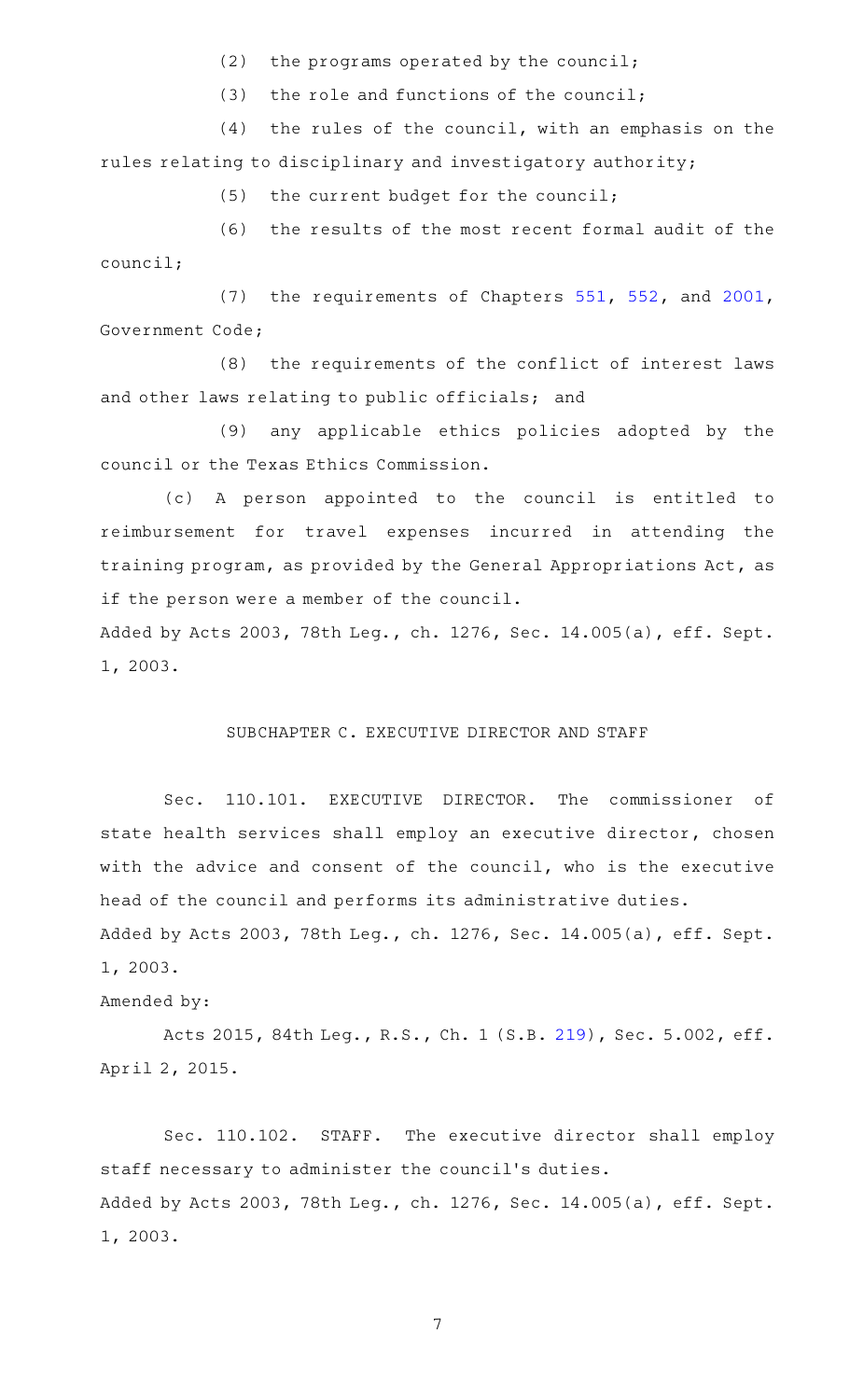Sec. 110.103. DIVISION OF RESPONSIBILITIES. The council shall develop and implement policies that clearly separate the policymaking responsibilities of the council and the management responsibilities of the executive director and the staff of the council.

Added by Acts 2003, 78th Leg., ch. 1276, Sec. 14.005(a), eff. Sept. 1, 2003.

Sec. 110.104. QUALIFICATIONS AND STANDARDS OF CONDUCT INFORMATION. The executive director or the executive director 's designee shall provide, as often as necessary, to council members and employees information regarding their:

(1) qualifications for office or employment under this chapter; and

(2) responsibilities under applicable laws relating to standards of conduct for state officers or employees. Added by Acts 2003, 78th Leg., ch. 1276, Sec. 14.005(a), eff. Sept. 1, 2003.

#### SUBCHAPTER D. COUNCIL POWERS AND DUTIES

Sec. 110.151. TREATMENT FOR SEX OFFENDERS. The council shall:

(1) develop treatment strategies for sex offenders by evaluating in-state and out-of-state programs for sex offender treatment;

(2) set standards for treatment of sex offenders that must be met by sex offender treatment providers to be eligible for a license under this chapter; and

(3) recommend to licensing and regulatory boards and to the directors of current programs methods of improving programs to meet council standards.

Added by Acts 2003, 78th Leg., ch. 1276, Sec. 14.005(a), eff. Sept. 1, 2003.

Amended by:

Acts 2005, 79th Leg., Ch. 1089 (H.B. [2036](http://www.legis.state.tx.us/tlodocs/79R/billtext/html/HB02036F.HTM)), Sec. 7, eff. September 1, 2005.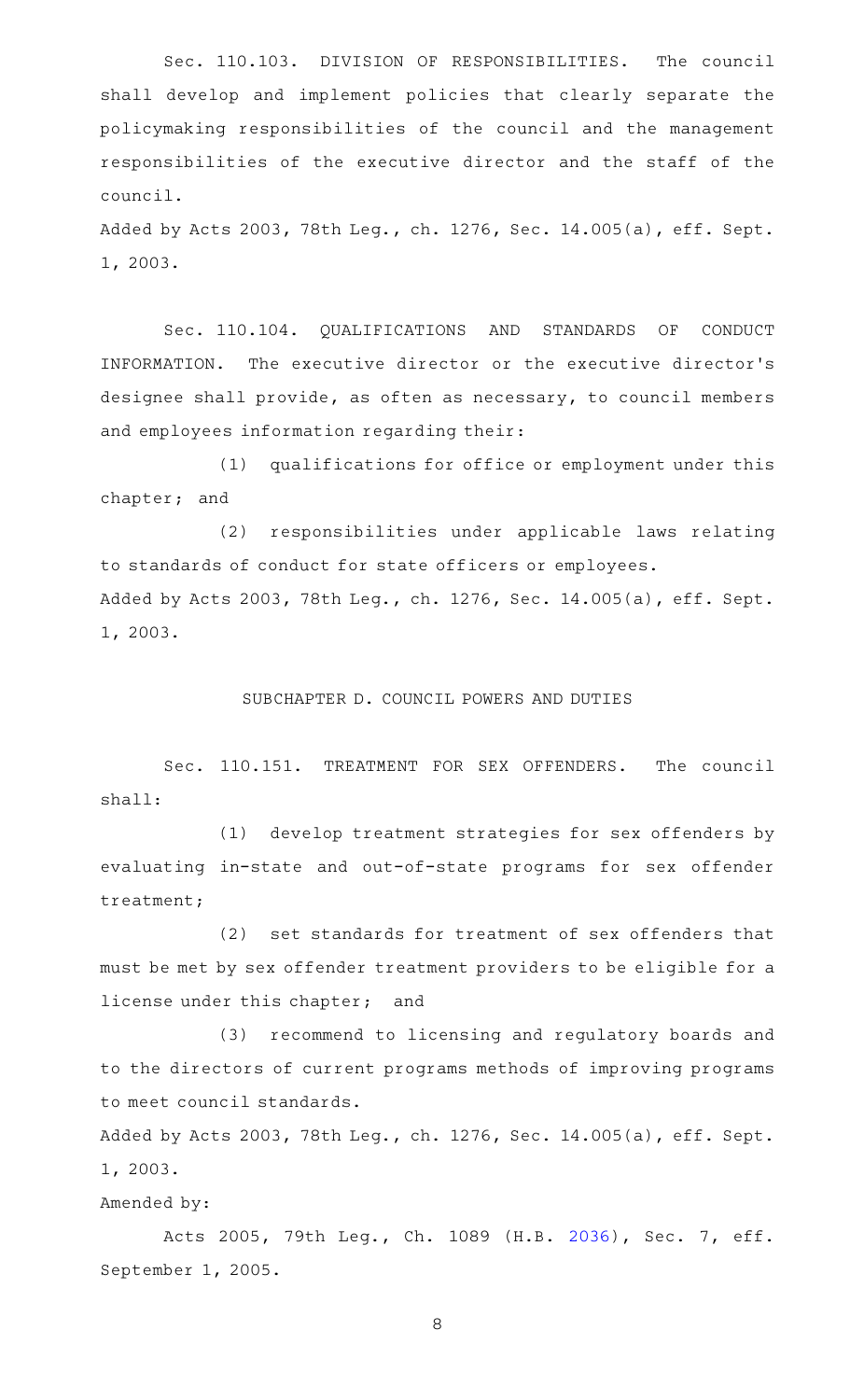Sec. 110.152. LIST AND LICENSE REQUIREMENTS. The council shall:

(1) maintain a list of sex offender treatment providers under Section [110.161](http://www.statutes.legis.state.tx.us/GetStatute.aspx?Code=OC&Value=110.161); and

 $(2)$  develop and implement by rule under Subchapter G:

(A) license requirements; and

(B) procedures for sex offender treatment providers. Added by Acts 2003, 78th Leg., ch. 1276, Sec. 14.005(a), eff. Sept.

1, 2003.

Amended by:

Acts 2005, 79th Leg., Ch. 1089 (H.B. [2036](http://www.legis.state.tx.us/tlodocs/79R/billtext/html/HB02036F.HTM)), Sec. 8, eff. September 1, 2005.

Sec. 110.153. COLLECTION AND DISSEMINATION OF INFORMATION. The council shall collect and disseminate information about available sex offender treatment programs to:

- $(1)$  judicial officers;
- $(2)$  community supervision or parole workers;
- (3) appropriate state and municipal agencies; and
- $(4)$  the public.

Added by Acts 2003, 78th Leg., ch. 1276, Sec. 14.005(a), eff. Sept. 1, 2003.

Sec. 110.154. DISTRIBUTION OF MONEY. The council shall distribute money appropriated to the council by the legislature for that purpose to political subdivisions, private organizations, or other persons to be used for the development, operation, or evaluation of sex offender treatment programs. Added by Acts 2003, 78th Leg., ch. 1276, Sec. 14.005(a), eff. Sept. 1, 2003.

Sec. 110.155. AGENCY ASSISTANCE. The council shall advise and assist agencies in coordinating procedures to provide treatment services. The treatment services may include community-based programs.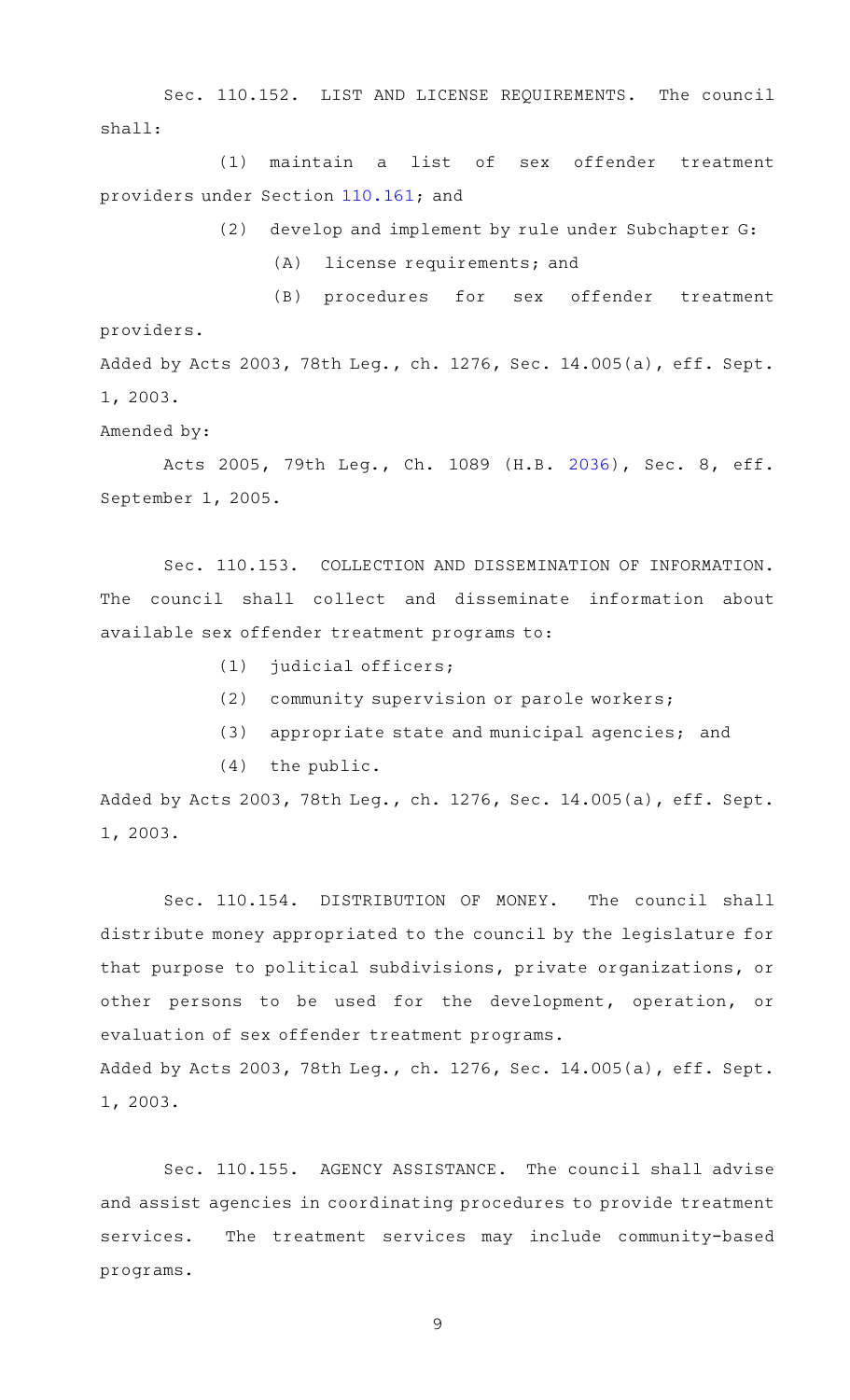Added by Acts 2003, 78th Leg., ch. 1276, Sec. 14.005(a), eff. Sept. 1, 2003.

Sec. 110.156. ADJUDICATION INFORMATION. (a) The council shall establish a uniform method of obtaining adjudication information. The uniform method must require that:

 $(1)$  a complete set of fingerprints, the complete name of the person being investigated, or other information necessary to conduct a criminal history background check be submitted to the Department of Public Safety or another law enforcement agency; and

(2) if fingerprints are submitted, the fingerprints be submitted to the Federal Bureau of Investigation for further information if a relevant disqualifying record or other substantive information is not obtained from a state or local law enforcement agency.

(b) A law enforcement agency may provide to the council information about the conviction or deferred adjudication of a person being investigated only if the information:

(1) is relevant to the person's current or proposed registration; and

(2) was collected in accordance with this section.

(c) The council is not entitled to adjudication information that is not relevant. Adjudication information is relevant only if it relates to a conviction or deferred adjudication for:

 $(1)$  a sexual offense;

(2) murder, assault, battery, or any other offense involving personal injury or threat to another person; or

(3) a felony not listed in Subdivision (1) or (2).

(d) All adjudication information received by the council is privileged information and for the exclusive use of the council. The information may be released or otherwise disclosed to any other person or agency only:

(1) on court order; or

(2) with the consent of the person being investigated.

(e) The council by rule shall establish a method to collect and destroy adjudication information after the council makes a decision on the eligibility of the person for registration who is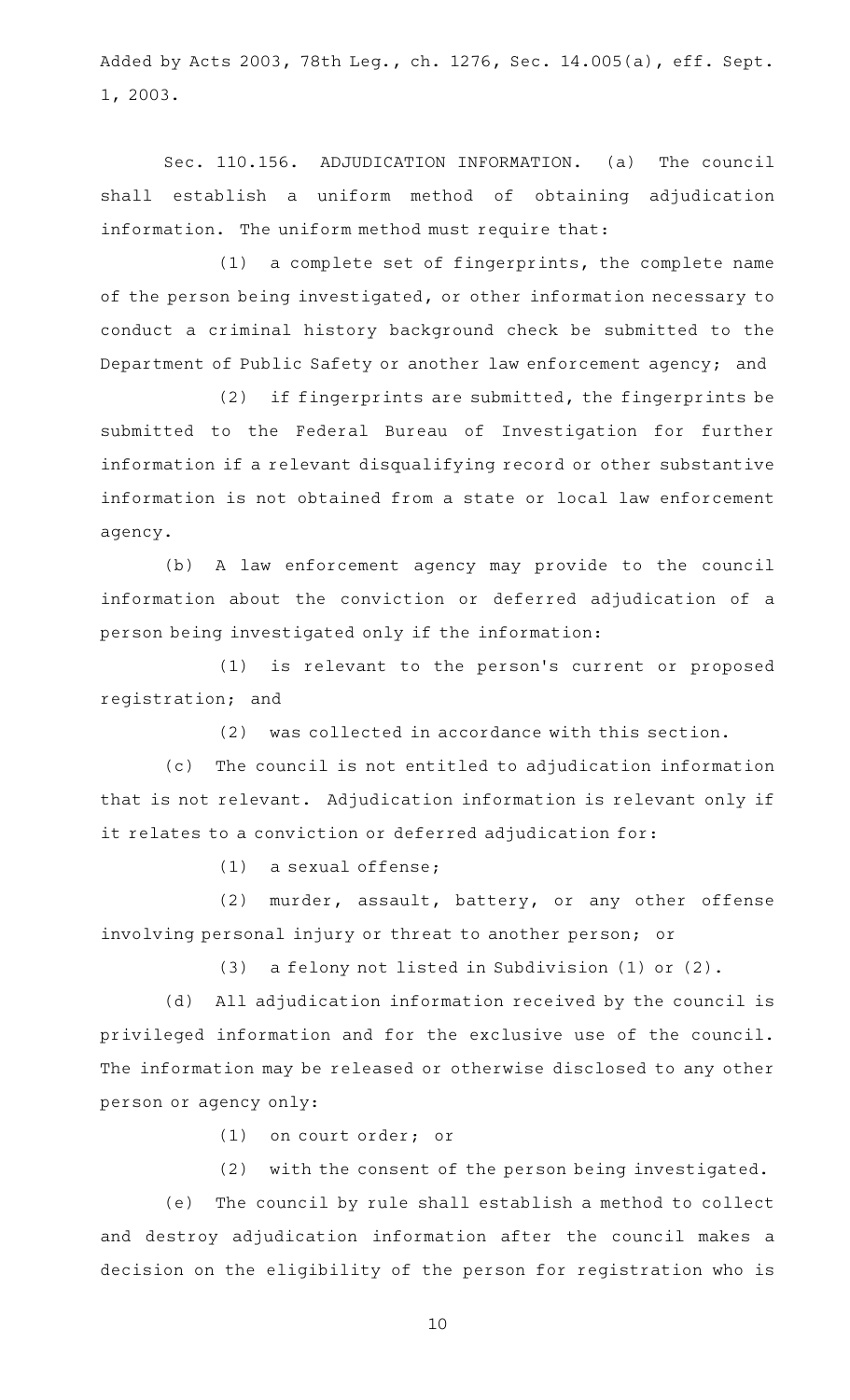the subject of the information. The council shall destroy the adjudication information not later than the first anniversary of the date of the council 's decision on the person 's eligibility for registration.

Added by Acts 2003, 78th Leg., ch. 1276, Sec. 14.005(a), eff. Sept. 1, 2003.

Sec. 110.157. CONTINUING EDUCATION PROGRAMS. The council shall design and conduct continuing education programs for sex offender treatment providers.

Added by Acts 2003, 78th Leg., ch. 1276, Sec. 14.005(a), eff. Sept. 1, 2003.

Sec. 110.158. RULEMAKING. (a) The council may adopt rules consistent with this chapter. In adopting rules, the council shall:

(1) consider the rules and procedures of the department; and

(2) adopt procedural rules consistent with similar existing rules and procedures of the department.

(b) A sex offender treatment provider licensed under this chapter is subject to the rules of the council, in relation to the person 's provision of sex offender treatment, rather than the rules of the licensing entity by which the provider is licensed or otherwise regulated. A sex offender treatment provider who acts in conformance with the rules, policies, and procedures of the council is not subject to any administrative sanction against the provider by the licensing entity by which the provider is licensed or otherwise regulated.

Added by Acts 2003, 78th Leg., ch. 1276, Sec. 14.005(a), eff. Sept. 1, 2003.

Amended by:

Acts 2007, 80th Leg., R.S., Ch. 1219 (H.B. [2034](http://www.legis.state.tx.us/tlodocs/80R/billtext/html/HB02034F.HTM)), Sec. 3, eff. September 1, 2007.

Acts 2015, 84th Leg., R.S., Ch. 1 (S.B. [219](http://www.legis.state.tx.us/tlodocs/84R/billtext/html/SB00219F.HTM)), Sec. 5.003, eff. April 2, 2015.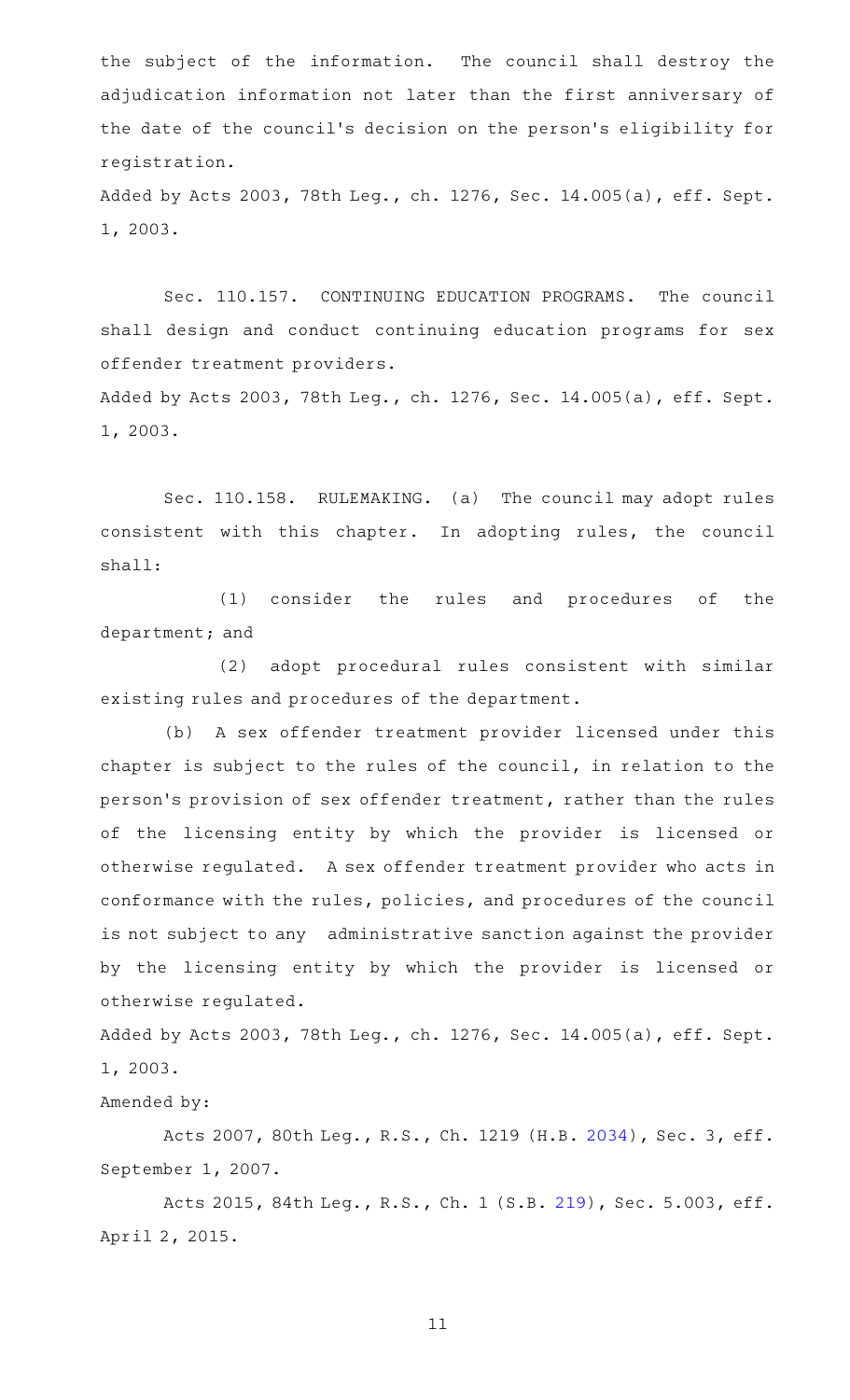Sec. 110.159. FEES. (a) The council shall:

(1) charge and collect reasonable fees in amounts necessary to cover the costs of administering this chapter; and

(2) send all fees collected under this section to the department.

 $(a-1)$  Notwithstanding Subsection  $(a)$ , the council shall set fees for issuing or renewing a license in amounts designed to allow the department and the council to recover from the license holders all of the direct and indirect costs to the department and to the council in administering and enforcing this chapter.

(b) Fees charged and collected by the council under this section may include:

(1) sex offender treatment provider license and renewal fees;

 $(2)$  training fees;

 $(3)$  publication fees; and

(4) fees for providing continuing education and other services to sex offender treatment providers.

Added by Acts 2003, 78th Leg., ch. 1276, Sec. 14.005(a), eff. Sept. 1, 2003.

Amended by:

Acts 2005, 79th Leg., Ch. 1089 (H.B. [2036](http://www.legis.state.tx.us/tlodocs/79R/billtext/html/HB02036F.HTM)), Sec. 9, eff. September 1, 2005.

Acts 2015, 84th Leg., R.S., Ch. 1 (S.B. [219](http://www.legis.state.tx.us/tlodocs/84R/billtext/html/SB00219F.HTM)), Sec. 5.004, eff. April 2, 2015.

Acts 2015, 84th Leg., R.S., Ch. 1 (S.B. [219](http://www.legis.state.tx.us/tlodocs/84R/billtext/html/SB00219F.HTM)), Sec. 5.005, eff. April 2, 2015.

Sec. 110.160. BIENNIAL REPORT. (a) The council shall file biennially a report with the governor, lieutenant governor, and speaker of the house of representatives about the activities of the council. The council shall include in the report:

(1) any recommendation made under Section [110.151](http://www.statutes.legis.state.tx.us/GetStatute.aspx?Code=OC&Value=110.151); and

(2) any other recommendation the council considers appropriate.

Added by Acts 2003, 78th Leg., ch. 1276, Sec. 14.005(a), eff. Sept.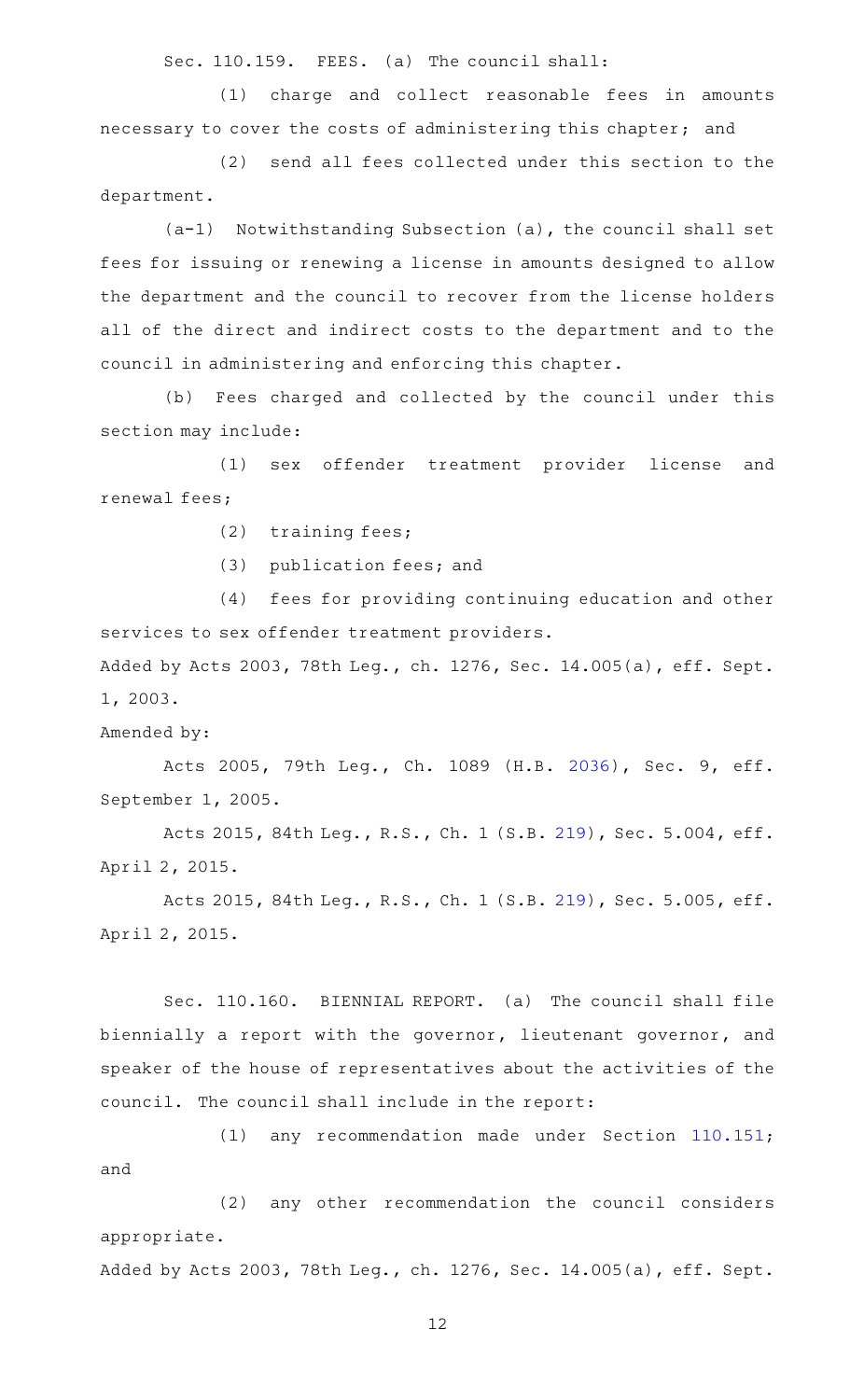1, 2003.

Sec. 110.161. PUBLICATION OF LIST. (a) The council shall prepare annually a list of sex offender treatment providers.

(b) The council by rule shall establish procedures for developing and distributing the list of sex offender treatment providers.

(c) The council, on request, shall make the list of sex offender treatment providers available on payment of a reasonable fee in an amount sufficient to cover the costs of printing and distribution.

Added by Acts 2003, 78th Leg., ch. 1276, Sec. 14.005(a), eff. Sept. 1, 2003.

Amended by:

Acts 2005, 79th Leg., Ch. 1089 (H.B. [2036](http://www.legis.state.tx.us/tlodocs/79R/billtext/html/HB02036F.HTM)), Sec. 10, eff. September 1, 2005.

Sec. 110.162. CONFIDENTIALITY REQUIRED. The council and the staff and consultants employed by the council shall keep confidential any record relating to the identity, examination, diagnosis, prognosis, or treatment of a sex offender. Added by Acts 2003, 78th Leg., ch. 1276, Sec. 14.005(a), eff. Sept. 1, 2003.

Sec. 110.163. GRANTS AND DONATIONS. The council may apply for and accept on behalf of the state a grant or donation from any source to be used by the council to perform its duties. Added by Acts 2003, 78th Leg., ch. 1276, Sec. 14.005(a), eff. Sept. 1, 2003.

Sec. 110.164. DYNAMIC RISK ASSESSMENT TOOL. (a) The council shall develop or adopt a dynamic risk assessment tool to be used in determining the likelihood that a person who is confined in a penal institution and will become subject to Chapter [62](http://www.statutes.legis.state.tx.us/GetStatute.aspx?Code=CR&Value=62), Code of Criminal Procedure, on being released from the institution will commit an offense described by Article [62.001\(](http://www.statutes.legis.state.tx.us/GetStatute.aspx?Code=CR&Value=62.001)5), Code of Criminal Procedure, after being released from the institution.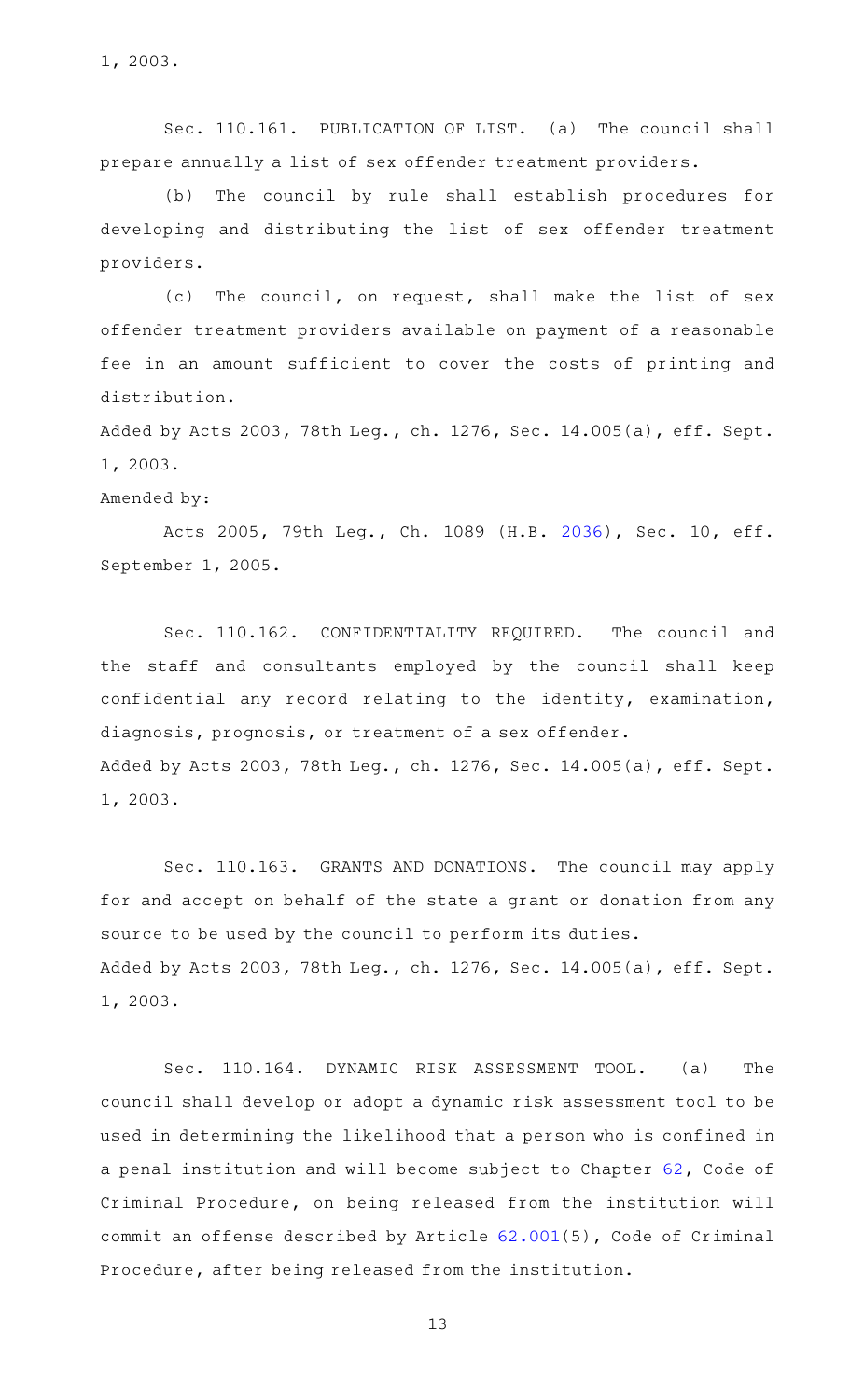(b) The dynamic risk assessment tool must enable the assignment to a person of a risk level of low, medium, or high. Added by Acts 2007, 80th Leg., R.S., Ch. 1308 (S.B. [909\)](http://www.legis.state.tx.us/tlodocs/80R/billtext/html/SB00909F.HTM), Sec. 46, eff. June 15, 2007.

### SUBCHAPTER E. INTERAGENCY ADVISORY COMMITTEE

Sec. 110.201. INTERAGENCY ADVISORY COMMITTEE. The interagency advisory committee shall advise the council on administering the council 's duties under this chapter. Added by Acts 2003, 78th Leg., ch. 1276, Sec. 14.005(a), eff. Sept. 1, 2003.

Sec. 110.202. ADVISORY COMMITTEE MEMBERSHIP.

(a) The executive head of each of the following agencies or that person 's designated representative shall serve as a member of the interagency advisory committee:

- (1) Texas Department of Criminal Justice;
- (2) Texas Juvenile Justice Department;
- $(3)$  the department;
- (4) Sam Houston State University;
- (5) Department of Family and Protective Services; and
- (6) Texas Council of Community Centers.

(b) The director of each of the following divisions of a state agency or that person 's designated representative shall serve as a member of the interagency advisory committee:

(1) the criminal justice division of the governor's office; and

(2) the sexual assault prevention and crisis services division of the office of the attorney general.

(c) The council may appoint additional members to the interagency advisory committee as the council determines is necessary. An additional member appointed by the council must be a representative of a public or private nonprofit entity that has a demonstrated interest in improving the treatment of sex offenders.

(d) If the executive head of a state agency or the director of a division designates a representative as a member of the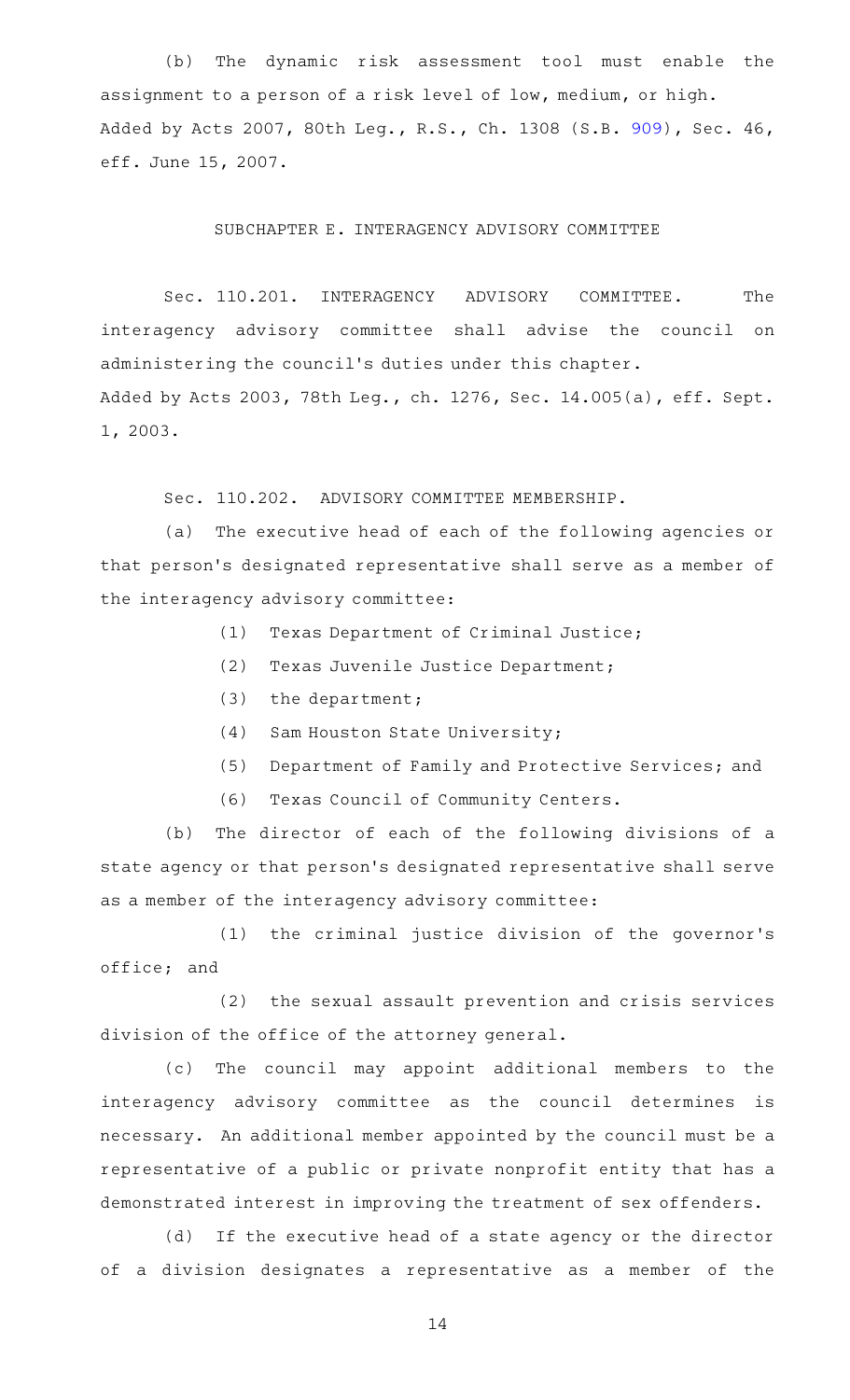interagency advisory committee, the representative must be, at the time of the designation and during the time of service on the committee, an officer or employee of the agency or division. Added by Acts 2003, 78th Leg., ch. 1276, Sec. 14.005(a), eff. Sept. 1, 2003.

Amended by:

Acts 2015, 84th Leg., R.S., Ch. 1 (S.B. [219](http://www.legis.state.tx.us/tlodocs/84R/billtext/html/SB00219F.HTM)), Sec. 5.006, eff. April 2, 2015.

Sec. 110.203. MEETINGS. The interagency advisory committee shall meet at the call of its presiding officer or at the request of the council.

Added by Acts 2003, 78th Leg., ch. 1276, Sec. 14.005(a), eff. Sept. 1, 2003.

Sec. 110.204. AGENCY COOPERATION. Each state agency or division of an agency represented on the interagency advisory committee shall cooperate with the council at the request of the council.

Added by Acts 2003, 78th Leg., ch. 1276, Sec. 14.005(a), eff. Sept. 1, 2003.

### SUBCHAPTER F. PUBLIC INTEREST INFORMATION AND COMPLAINT PROCEDURES

Sec. 110.251. PUBLIC INTEREST INFORMATION. (a) The council shall prepare information of public interest describing the functions of the council and the procedures by which complaints are filed with and resolved by the council.

(b) The council shall make the information available to the public and appropriate state agencies. Added by Acts 2003, 78th Leg., ch. 1276, Sec. 14.005(a), eff. Sept. 1, 2003.

Sec. 110.252. PUBLIC PARTICIPATION. (a) The council shall develop and implement policies that provide the public with a reasonable opportunity to appear before the council and to speak on any issue under the council's jurisdiction.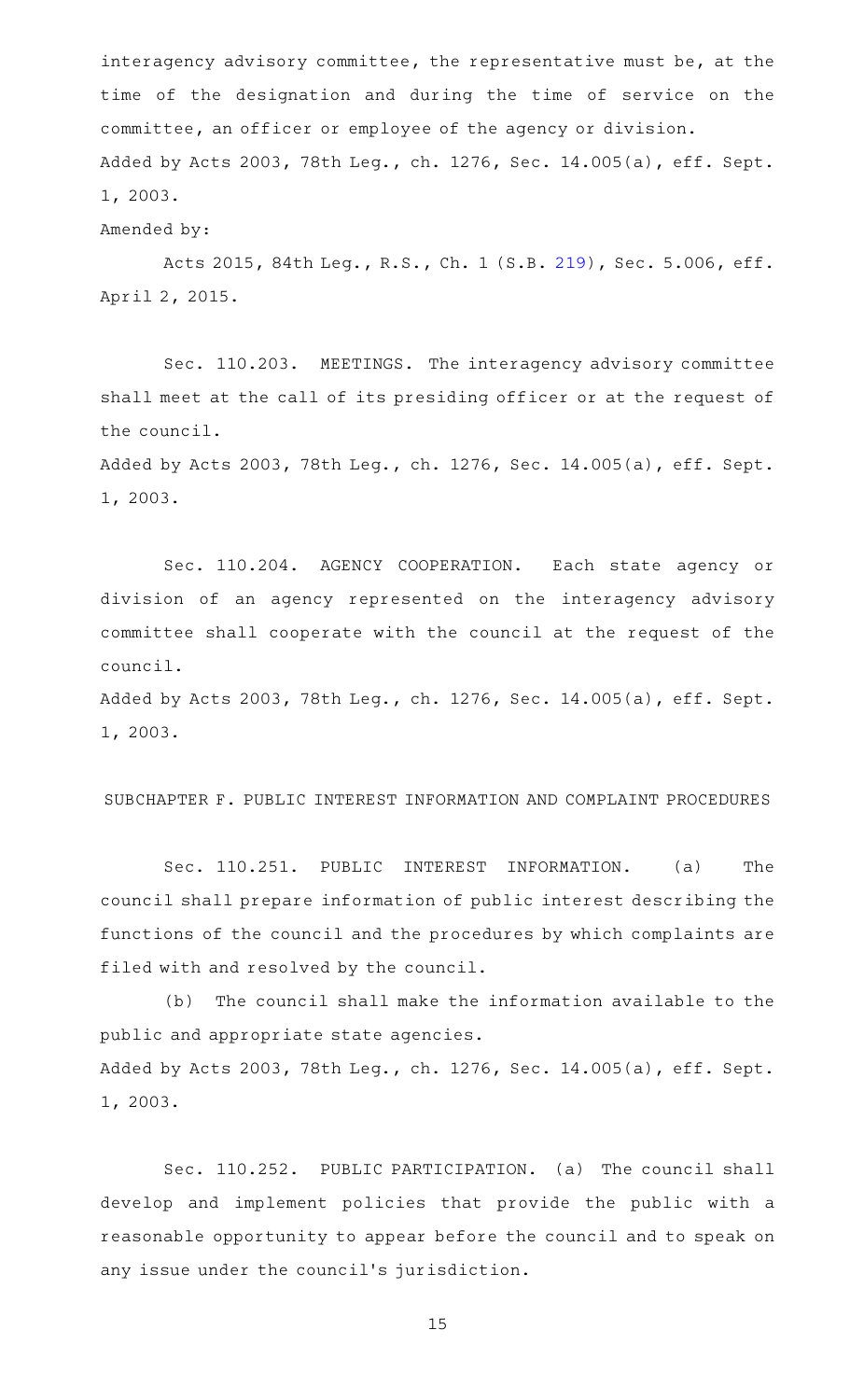(b) The executive director shall prepare and maintain a written plan describing how a person who does not speak English may be provided reasonable access to the council 's programs and services.

Added by Acts 2003, 78th Leg., ch. 1276, Sec. 14.005(a), eff. Sept. 1, 2003.

Sec. 110.253. COMPLAINTS. The council by rule shall establish methods by which consumers and service recipients are notified of the name, mailing address, and telephone number of the council for the purpose of directing complaints to the council. The council may provide for that notice:

(1) on each license form, application, or written contract for services of a person regulated under this chapter;

(2) on a sign prominently displayed in the place of business of each person regulated under this chapter; or

(3) in a bill for service provided by a person regulated under this chapter.

Added by Acts 2003, 78th Leg., ch. 1276, Sec. 14.005(a), eff. Sept. 1, 2003.

#### Amended by:

Acts 2005, 79th Leg., Ch. 1089 (H.B. [2036](http://www.legis.state.tx.us/tlodocs/79R/billtext/html/HB02036F.HTM)), Sec. 11, eff. September 1, 2005.

Sec. 110.254. RECORD OF COMPLAINTS. (a) The council shall keep an information file about each written complaint filed with the council that the council has authority to resolve. The information file must include:

(1) the name of the person who filed the complaint;

 $(2)$  the date the complaint is received;

 $(3)$  the subject matter of the complaint;

(4) the name of each person contacted in relation to the complaint;

(5) a summary of the results of the review or investigation of the complaint; and

(6) for a complaint for which the council took no action, an explanation of the reason the complaint was closed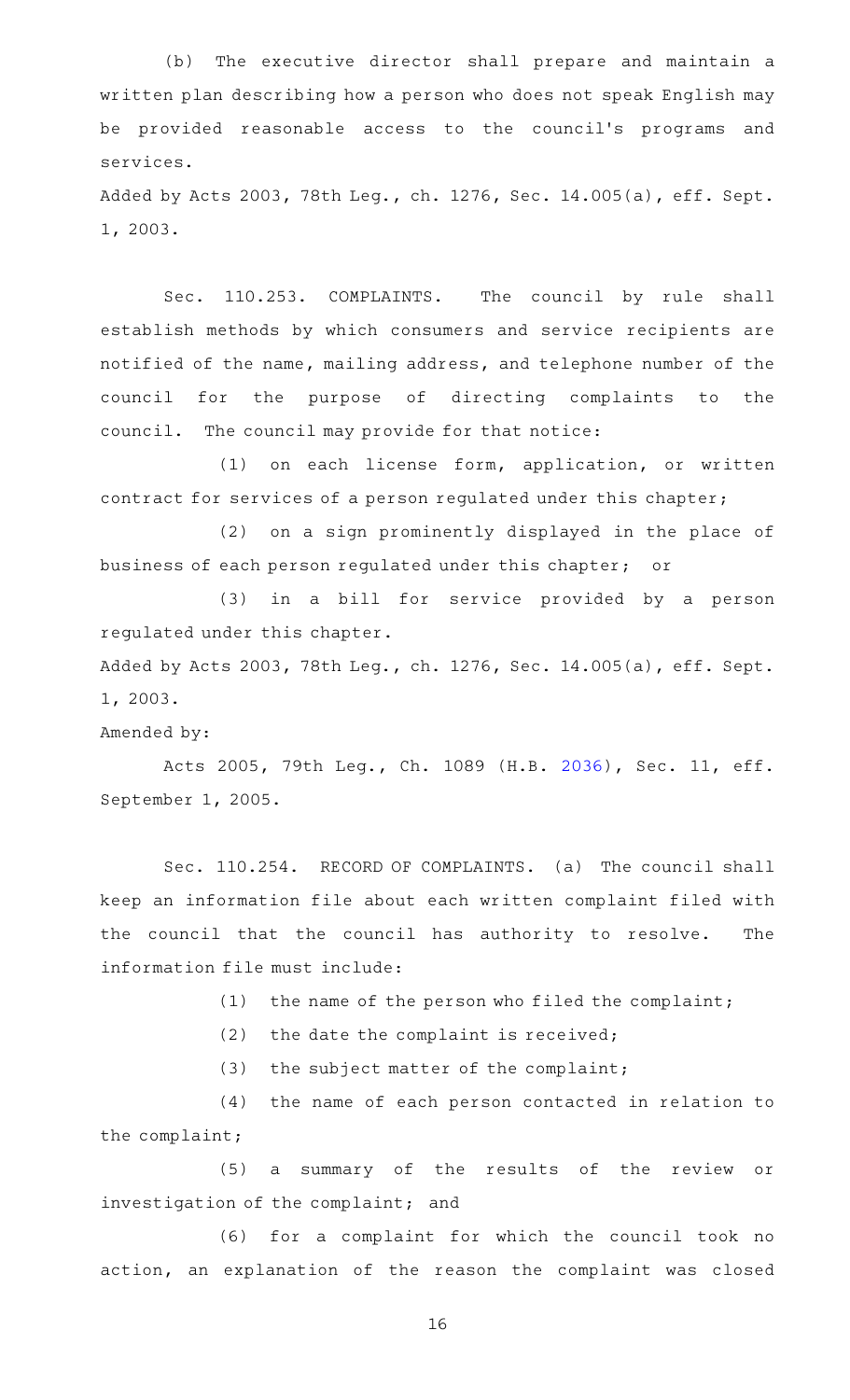without action.

(b) The council shall provide to a person filing a complaint and to each person who is the subject of the complaint a copy of the council 's policies and procedures relating to complaint investigation and resolution.

(c) The council, at least quarterly and until final disposition of a complaint, shall notify the person filing the complaint and each person who is the subject of the complaint of the status of the complaint unless the notice would jeopardize an undercover investigation.

Added by Acts 2003, 78th Leg., ch. 1276, Sec. 14.005(a), eff. Sept. 1, 2003.

Sec. 110.255. COMPLAINT INVESTIGATION; SUBPOENAS. (a) In an investigation of a complaint filed with the council, the council may request that the commissioner of state health services or the commissioner's designee approve the issuance of a subpoena. If the request is approved, the council may issue a subpoena to compel the attendance of a relevant witness or the production, for inspection or copying, of relevant evidence in this state. The council may delegate the authority granted under this subsection to the executive director of the council.

(b) A subpoena may be served personally or by certified mail.

(c) If a person fails to comply with a subpoena, the council, acting through the attorney general, may file suit to enforce the subpoena in a district court in Travis County or the county in which a hearing conducted by the council may be held.

(d) On finding that good cause exists for issuing the subpoena, the court shall order the person to comply with the subpoena. The court may punish a person who fails to obey the court order.

(e) The council shall pay a reasonable fee for photocopies subpoenaed under this section in an amount not to exceed the amount the council may charge for copies of its records.

(f) The reimbursement of the expenses of a witness whose attendance is compelled under this section is governed by Section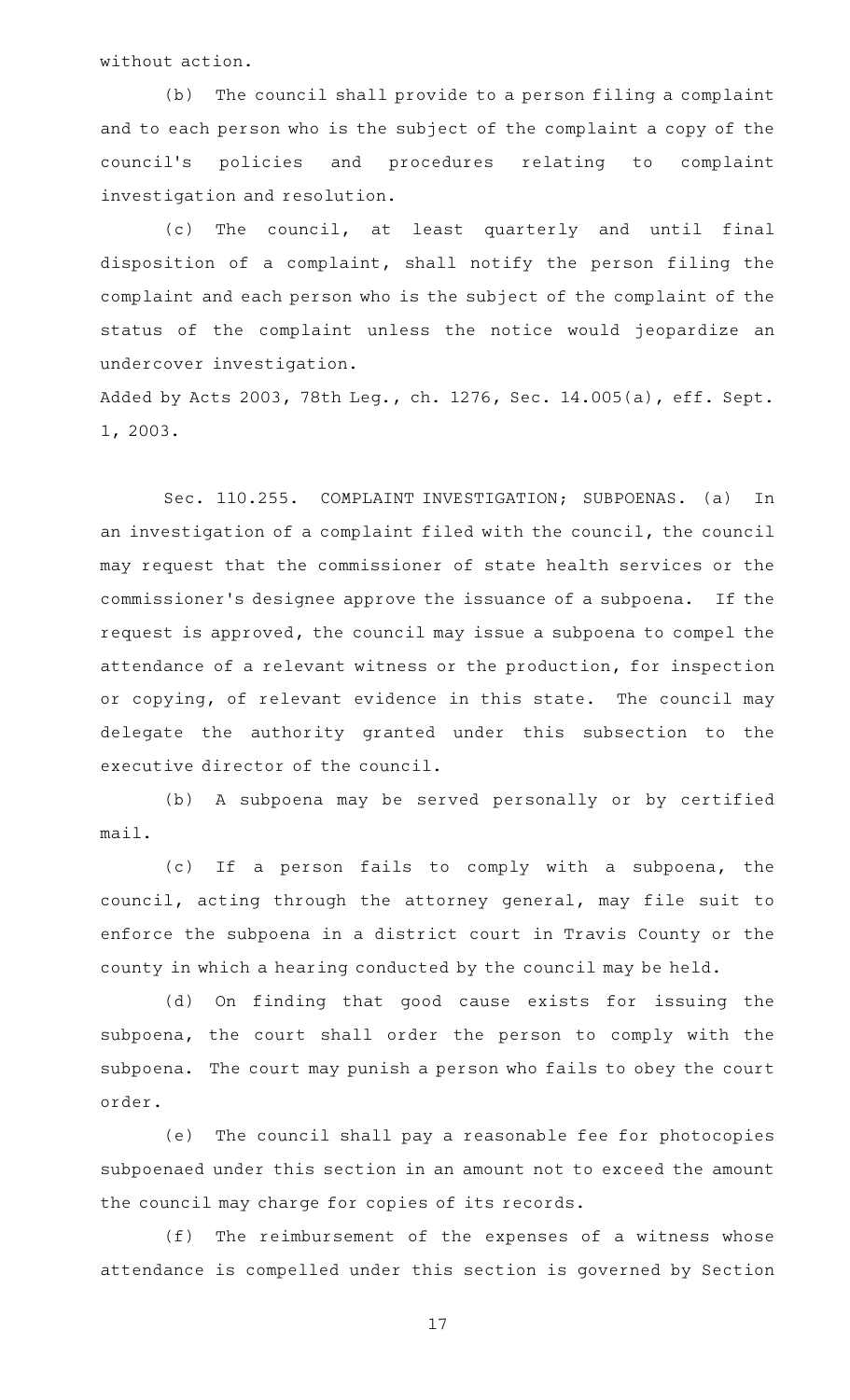[2001.103](http://www.statutes.legis.state.tx.us/GetStatute.aspx?Code=GV&Value=2001.103), Government Code.

Added by Acts 2003, 78th Leg., ch. 1276, Sec. 14.005(a), eff. Sept. 1, 2003.

Amended by:

Acts 2015, 84th Leg., R.S., Ch. 1 (S.B. [219](http://www.legis.state.tx.us/tlodocs/84R/billtext/html/SB00219F.HTM)), Sec. 5.007, eff. April 2, 2015.

Sec. 110.256. CONFIDENTIALITY. (a) Except as provided by Subsection (b), all information and materials subpoenaed or compiled by the council in connection with a complaint and investigation are confidential and not subject to disclosure under Chapter [552](http://www.statutes.legis.state.tx.us/GetStatute.aspx?Code=GV&Value=552), Government Code, and not subject to disclosure, discovery, subpoena, or other means of legal compulsion for their release to anyone other than the council or its employees or agents involved in the complaint and investigation.

(b) The information described by Subsection (a) may be disclosed to:

 $(1)$  persons involved with the council in a complaint and investigation;

(2) professional sex offender treatment provider licensing or disciplinary boards in other jurisdictions;

(3) an approved peer assistance program, as defined by Section [467.001,](http://www.statutes.legis.state.tx.us/GetStatute.aspx?Code=HS&Value=467.001) Health and Safety Code;

(4) law enforcement agencies; and

(5) persons engaged in bona fide research, if all individual-identifying information is deleted.

(c) The filing of formal charges by the council against a person under this chapter, the nature of those charges, the council 's disciplinary proceedings, and final disciplinary actions, including warnings and reprimands, by the council are not confidential and are subject to disclosure in accordance with Chapter [552,](http://www.statutes.legis.state.tx.us/GetStatute.aspx?Code=GV&Value=552) Government Code.

Added by Acts 2003, 78th Leg., ch. 1276, Sec. 14.005(a), eff. Sept. 1, 2003.

Amended by:

Acts 2015, 84th Leg., R.S., Ch. 1 (S.B. [219](http://www.legis.state.tx.us/tlodocs/84R/billtext/html/SB00219F.HTM)), Sec. 5.008, eff. April 2, 2015.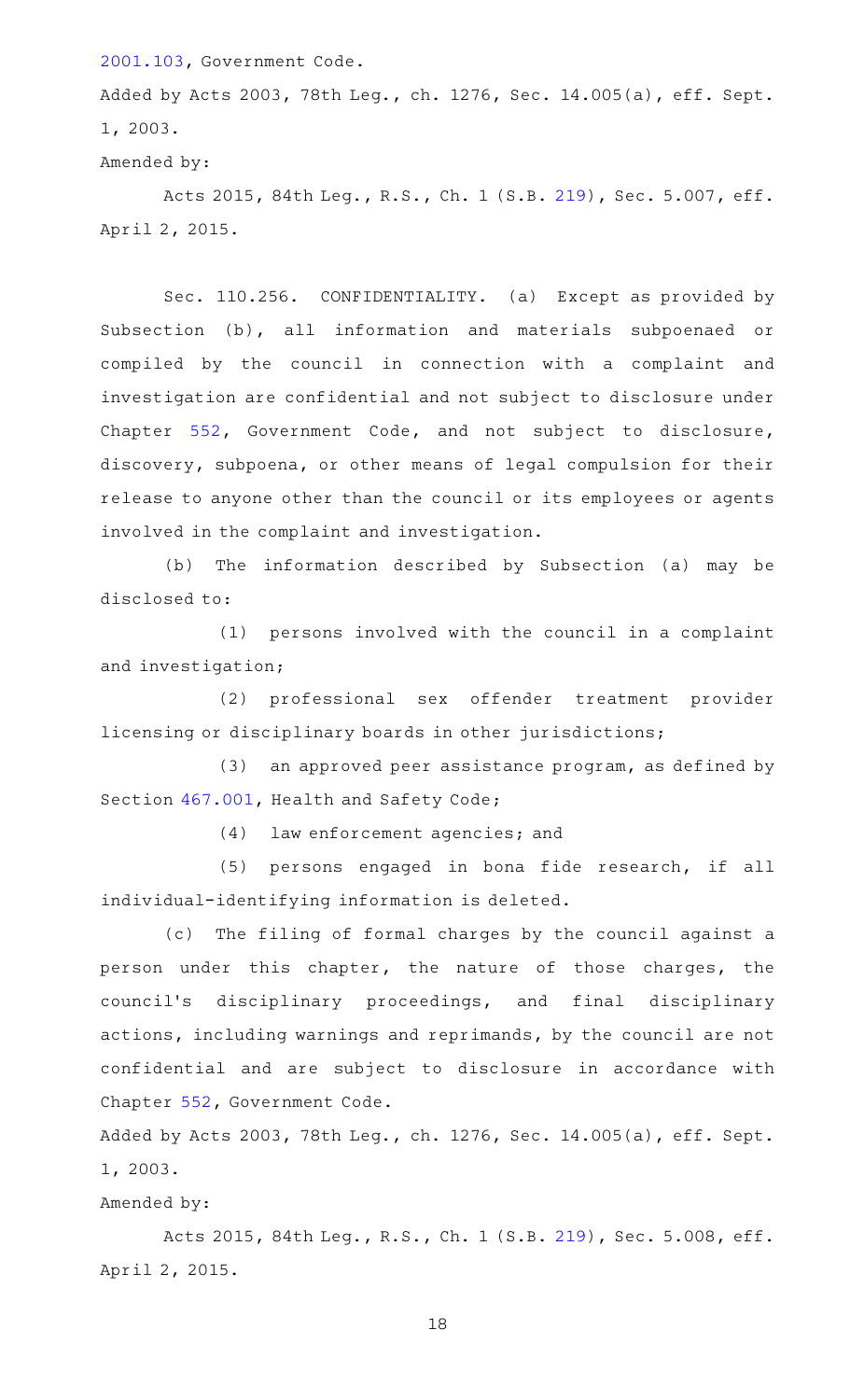Sec. 110.301. LICENSE REQUIRED. (a) A person may not provide sex offender treatment or act as a sex offender treatment provider unless the person is licensed under this chapter.

(b) A person may not claim to be a sex offender treatment provider, or use the title "sex offender treatment provider" or a similar title or an abbreviation that implies the person is a sex offender treatment provider, unless the person is licensed under this chapter.

(c) This section does not apply to a physician whose treatment of a sex offender is limited to prescribing medication to the sex offender.

Added by Acts 2003, 78th Leg., ch. 1276, Sec. 14.005(a), eff. Sept. 1, 2003.

Amended by:

Acts 2005, 79th Leg., Ch. 1089 (H.B. [2036](http://www.legis.state.tx.us/tlodocs/79R/billtext/html/HB02036F.HTM)), Sec. 13, eff. September 1, 2005.

Acts 2007, 80th Leg., R.S., Ch. 1219 (H.B. [2034](http://www.legis.state.tx.us/tlodocs/80R/billtext/html/HB02034F.HTM)), Sec. 4, eff. September 1, 2007.

Sec. 110.302. LICENSE REQUIREMENTS. (a) The council by rule shall develop procedures and eligibility and other requirements for issuance of a license under this chapter, including, if appropriate, requirements related to clinical practice experience and assessment, continuing education, and supervision.

 $(b)$  In developing the rules, the council shall coordinate with the Texas Department of Criminal Justice and the Texas Juvenile Justice Department.

Text of subsection as amended by Acts 2007, 80th Leg., R.S., Ch. 263 (S.B. [103](http://www.legis.state.tx.us/tlodocs/80R/billtext/html/SB00103F.HTM)), Sec. 61

(c) The Texas Board of Criminal Justice may vote to exempt employees of the Texas Department of Criminal Justice from a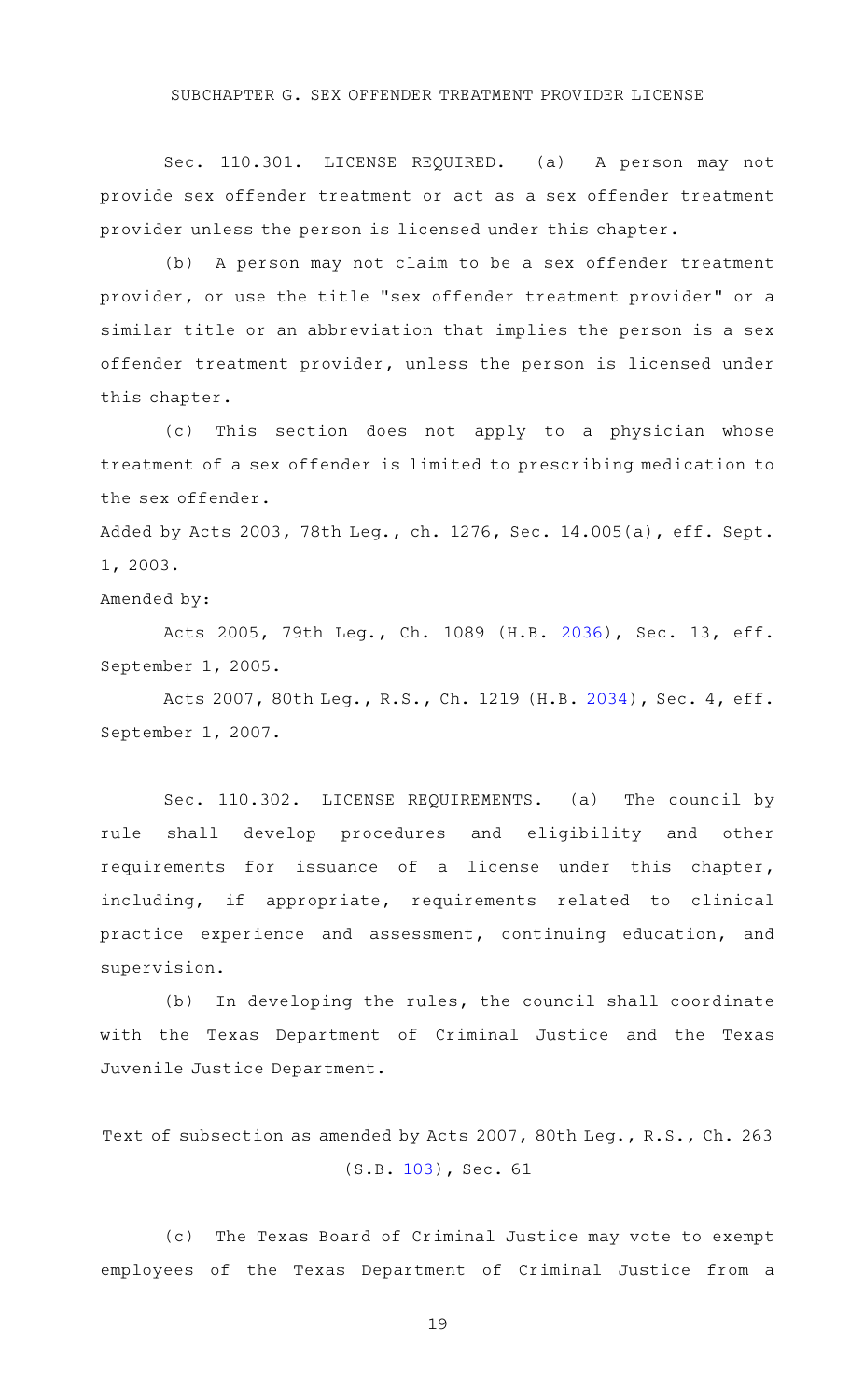specific licensing requirement imposed under this section if the board determines that the requirement causes financial or operational hardship on the agency. The Texas Youth Commission may not exempt any employee of the commission from a licensing requirement imposed by this section for any reason.

Text of subsection as amended by Acts 2007, 80th Leg., R.S., Ch. 1308 (S.B. [909](http://www.legis.state.tx.us/tlodocs/80R/billtext/html/SB00909F.HTM)), Sec. 47

(c) The governing board of the Texas Youth Commission may vote to exempt employees of the Texas Youth Commission from a specific licensing requirement imposed under this section if the board determines that the requirement causes financial or operational hardship on the agency. The Texas Board of Criminal Justice may not exempt any employee of the Texas Department of Criminal Justice from a licensing requirement imposed by this section for any reason.

Added by Acts 2003, 78th Leg., ch. 1276, Sec. 14.005(a), eff. Sept. 1, 2003.

Amended by:

Acts 2005, 79th Leg., Ch. 1089 (H.B. [2036](http://www.legis.state.tx.us/tlodocs/79R/billtext/html/HB02036F.HTM)), Sec. 14, eff. September 1, 2005.

Acts 2007, 80th Leg., R.S., Ch. 263 (S.B. [103\)](http://www.legis.state.tx.us/tlodocs/80R/billtext/html/SB00103F.HTM), Sec. 61, eff. June 8, 2007.

Acts 2007, 80th Leg., R.S., Ch. 1308 (S.B. [909\)](http://www.legis.state.tx.us/tlodocs/80R/billtext/html/SB00909F.HTM), Sec. 47, eff. June 15, 2007.

Acts 2015, 84th Leg., R.S., Ch. 1 (S.B. [219](http://www.legis.state.tx.us/tlodocs/84R/billtext/html/SB00219F.HTM)), Sec. 5.009, eff. April 2, 2015.

Sec. 110.303. LICENSE OF OUT-OF-STATE APPLICANTS. The council may waive any prerequisite to a license for an applicant after reviewing the applicant 's credentials and determining that the applicant holds a valid license from another state that has license requirements substantially equivalent to those of this state.

Added by Acts 2003, 78th Leg., ch. 1276, Sec. 14.005(a), eff. Sept. 1, 2003.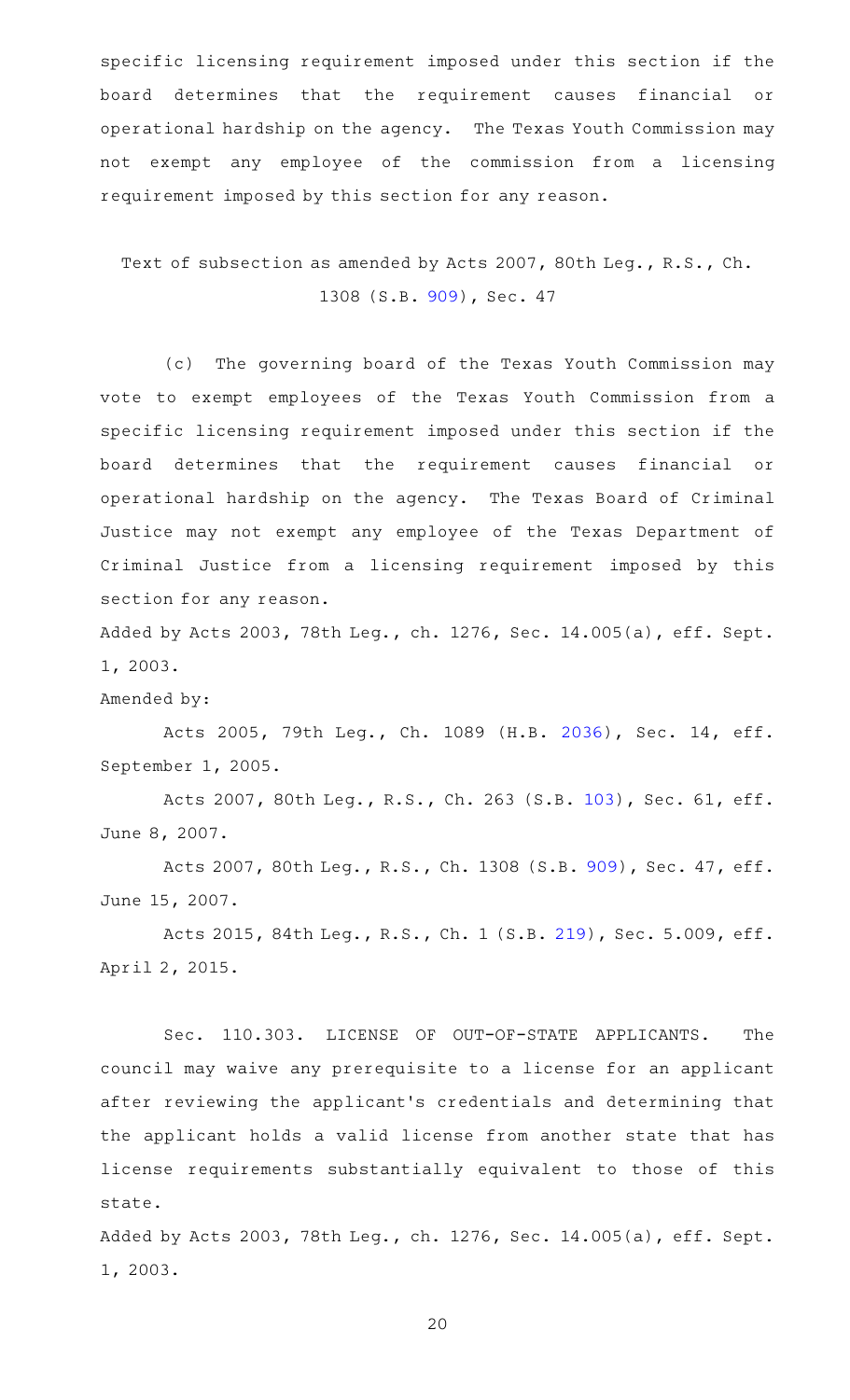Amended by:

Acts 2005, 79th Leg., Ch. 1089 (H.B. [2036](http://www.legis.state.tx.us/tlodocs/79R/billtext/html/HB02036F.HTM)), Sec. 15, eff. September 1, 2005.

Sec. 110.304. CONVICTION OR DEFERRED ADJUDICATION INFORMATION. The council may receive from a law enforcement agency information about the conviction or deferred adjudication of a person who has applied for a license or renewal of a license. Added by Acts 2003, 78th Leg., ch. 1276, Sec. 14.005(a), eff. Sept. 1, 2003.

Amended by:

Acts 2005, 79th Leg., Ch. 1089 (H.B. [2036](http://www.legis.state.tx.us/tlodocs/79R/billtext/html/HB02036F.HTM)), Sec. 16, eff. September 1, 2005.

Sec. 110.3045. LICENSE TERM. A license issued under this chapter is valid for two years. Added by Acts 2015, 84th Leg., R.S., Ch. 1 (S.B. [219](http://www.legis.state.tx.us/tlodocs/84R/billtext/html/SB00219F.HTM)), Sec. 5.010, eff. April 2, 2015.

Sec. 110.305. LICENSE EXPIRATION. (a) The council by rule may adopt a system under which licenses expire on various dates during the year.

(b) For the year in which the license expiration date is changed, license fees shall be prorated on a monthly basis so that each person pays only that portion of the license fee allocable to the number of months during which the license is valid.

(c) On renewal of a license on the new expiration date, the total license renewal fee is payable. Added by Acts 2003, 78th Leg., ch. 1276, Sec. 14.005(a), eff. Sept. 1, 2003.

Amended by:

Acts 2005, 79th Leg., Ch. 1089 (H.B. [2036](http://www.legis.state.tx.us/tlodocs/79R/billtext/html/HB02036F.HTM)), Sec. 17, eff. September 1, 2005.

Sec. 110.306. LICENSE RENEWAL REQUIRED. A person whose license has expired may not engage in activities that require a license until the license is renewed.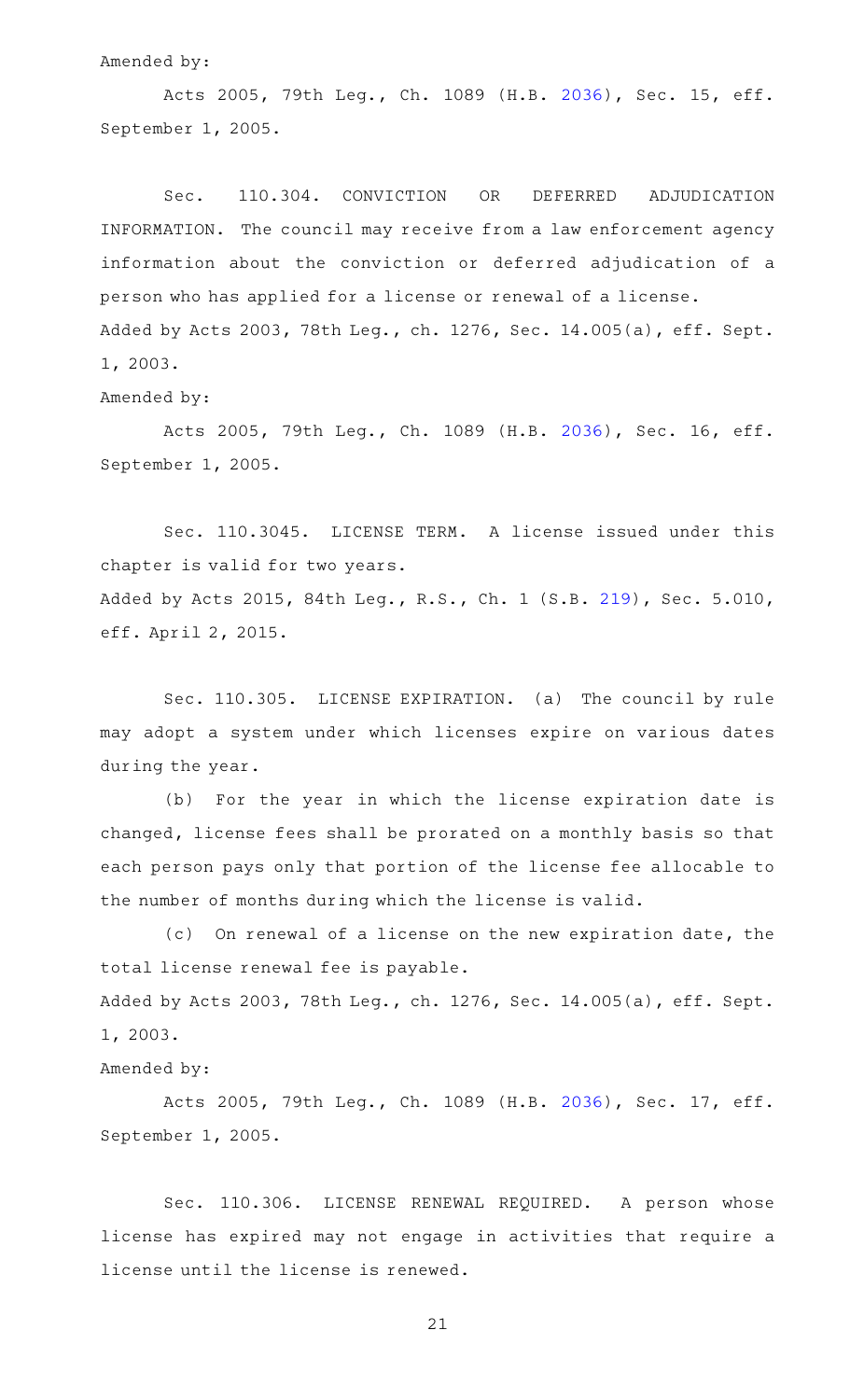Added by Acts 2003, 78th Leg., ch. 1276, Sec. 14.005(a), eff. Sept. 1, 2003.

Amended by:

Acts 2005, 79th Leg., Ch. 1089 (H.B. [2036](http://www.legis.state.tx.us/tlodocs/79R/billtext/html/HB02036F.HTM)), Sec. 18, eff. September 1, 2005.

Sec. 110.307. PROCEDURE FOR RENEWAL. (a) Not later than the 30th day before the expiration date of a person's license, the council shall send written notice of the license expiration to the person at the person 's last known address according to the records of the council.

(b) A person who is otherwise eligible to renew a license may renew an unexpired license by paying the required license fee to the council before the license expiration date.

(c) A person who is otherwise eligible to renew a license and whose license has been expired for:

(1) 90 days or less, may renew the license by paying to the council a fee equal to one and one-half times the required renewal fee; and

 $(2)$  longer than 90 days but less than one year, may renew the license by paying to the council a fee equal to two times the required renewal fee.

(d) Except as provided by Section [110.308](http://www.statutes.legis.state.tx.us/GetStatute.aspx?Code=OC&Value=110.308), a person whose license has been expired for one year or longer may not renew the license. The person may obtain a new license by submitting to reexamination and complying with the requirements and procedures for obtaining an original license.

Added by Acts 2003, 78th Leg., ch. 1276, Sec. 14.005(a), eff. Sept. 1, 2003.

# Amended by:

Acts 2005, 79th Leg., Ch. 1089 (H.B. [2036](http://www.legis.state.tx.us/tlodocs/79R/billtext/html/HB02036F.HTM)), Sec. 19, eff. September 1, 2005.

Sec. 110.308. RENEWAL OF EXPIRED LICENSE BY OUT-OF-STATE PRACTITIONER. A person whose license has been expired for one year or longer may renew the license without complying with the requirements of Section [110.307\(](http://www.statutes.legis.state.tx.us/GetStatute.aspx?Code=OC&Value=110.307)d) by paying to the council a fee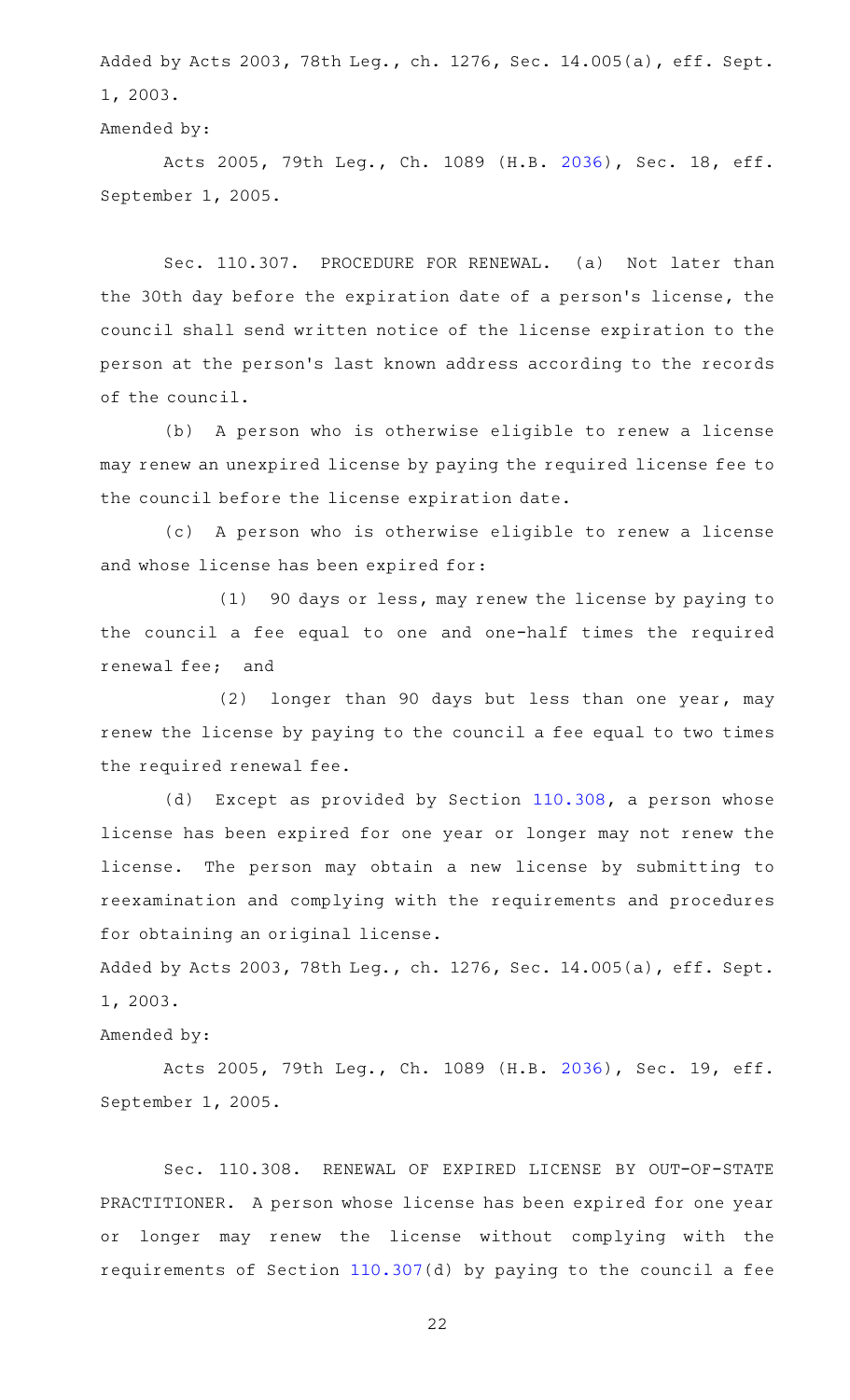equal to two times the required renewal fee if the person:

- $(1)$  was licensed in this state;
- (2) moved to another state; and

(3) has been licensed and in practice in the other state for two years preceding the date of application for renewal. Added by Acts 2003, 78th Leg., ch. 1276, Sec. 14.005(a), eff. Sept. 1, 2003.

Amended by:

Acts 2005, 79th Leg., Ch. 1089 (H.B. [2036](http://www.legis.state.tx.us/tlodocs/79R/billtext/html/HB02036F.HTM)), Sec. 20, eff. September 1, 2005.

Sec. 110.309. DENIAL OF LICENSE. The council may deny an application for a license if:

(1) the council determines that a previous criminal conviction or deferred adjudication indicates the applicant is not qualified or suitable; or

(2) the applicant fails to provide the information described by Section [110.156\(](http://www.statutes.legis.state.tx.us/GetStatute.aspx?Code=OC&Value=110.156)a)(1).

Added by Acts 2003, 78th Leg., ch. 1276, Sec. 14.005(a), eff. Sept. 1, 2003.

#### Amended by:

Acts 2005, 79th Leg., Ch. 1089 (H.B. [2036](http://www.legis.state.tx.us/tlodocs/79R/billtext/html/HB02036F.HTM)), Sec. 21, eff. September 1, 2005.

#### SUBCHAPTER H. DISCIPLINARY PROCEDURES

Sec. 110.351. DISCIPLINARY POWERS OF COUNCIL. The council shall revoke, suspend, or refuse to renew a license, place on probation a person whose license has been suspended, or reprimand a person who is licensed under this chapter if the person violates this chapter or a rule of the council.

Added by Acts 2003, 78th Leg., ch. 1276, Sec. 14.005(a), eff. Sept. 1, 2003.

# Amended by:

Acts 2005, 79th Leg., Ch. 1089 (H.B. [2036](http://www.legis.state.tx.us/tlodocs/79R/billtext/html/HB02036F.HTM)), Sec. 22, eff. September 1, 2005.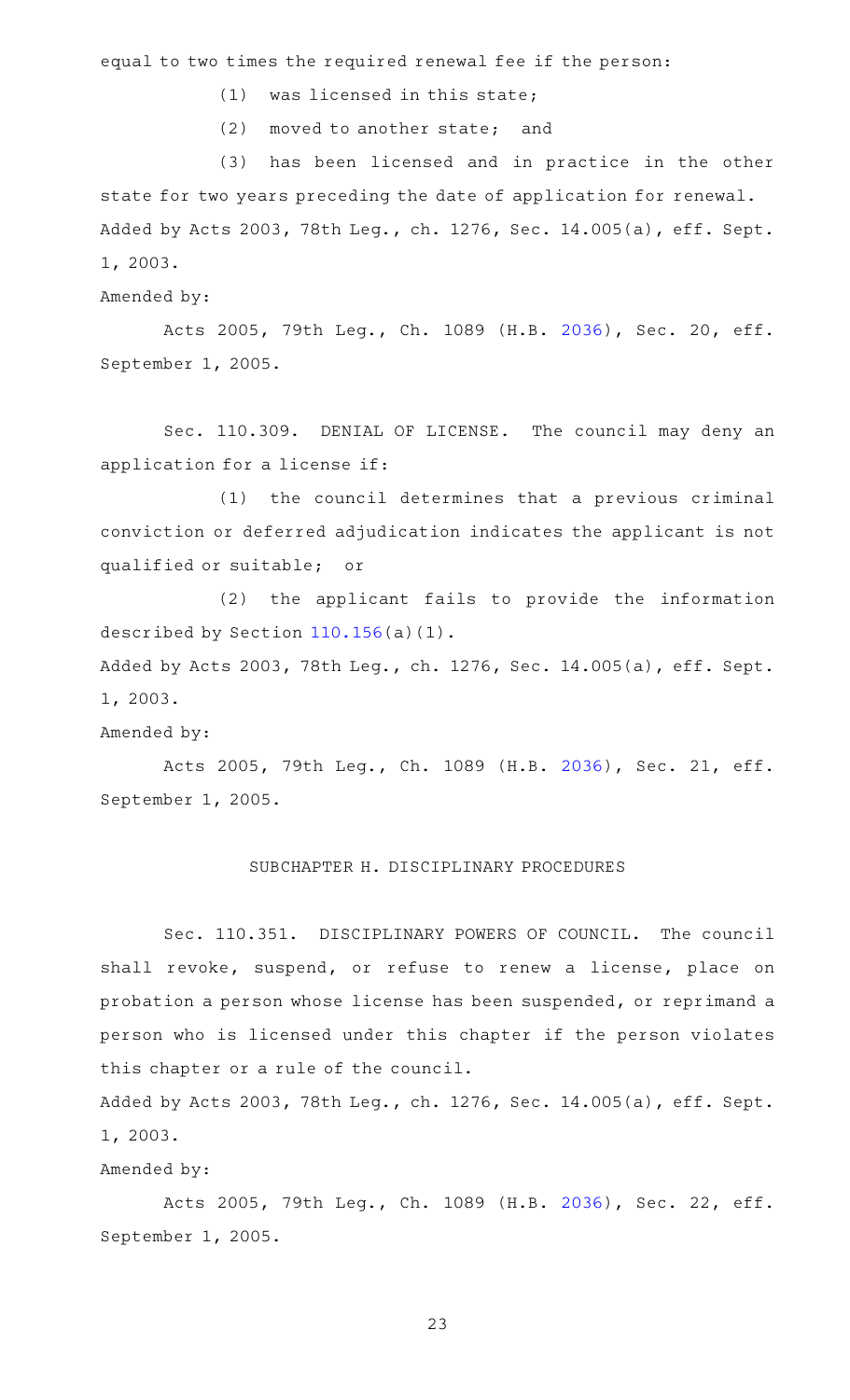Sec. 110.352. PROBATION. If the suspension of a person's license is probated, the council may require the person to:

(1) report regularly to the council on matters that are the basis of the probation;

(2) limit the person's practice to the areas prescribed by the council; or

(3) continue or review professional education until the person attains a degree of skill satisfactory to the council in those areas that are the basis of the probation.

Added by Acts 2003, 78th Leg., ch. 1276, Sec. 14.005(a), eff. Sept. 1, 2003.

Amended by:

Acts 2005, 79th Leg., Ch. 1089 (H.B. [2036](http://www.legis.state.tx.us/tlodocs/79R/billtext/html/HB02036F.HTM)), Sec. 23, eff. September 1, 2005.

Sec. 110.353. DISCIPLINARY HEARING. (a) If the council proposes to revoke, suspend, or refuse to renew a person's license, the person is entitled to a hearing conducted by the State Office of Administrative Hearings.

(b) Disciplinary proceedings are governed by Chapter [2001](http://www.statutes.legis.state.tx.us/GetStatute.aspx?Code=GV&Value=2001), Government Code.

(c) Rules of practice adopted by the council under Section [2001.004](http://www.statutes.legis.state.tx.us/GetStatute.aspx?Code=GV&Value=2001.004), Government Code, applicable to the proceedings for a disciplinary action may not conflict with rules adopted by the State Office of Administrative Hearings.

Added by Acts 2003, 78th Leg., ch. 1276, Sec. 14.005(a), eff. Sept. 1, 2003.

Amended by:

Acts 2005, 79th Leg., Ch. 1089 (H.B. [2036](http://www.legis.state.tx.us/tlodocs/79R/billtext/html/HB02036F.HTM)), Sec. 24, eff. September 1, 2005.

Sec. 110.354. EMERGENCY SUSPENSION. (a) The council or a three-member committee of council members designated by the council shall temporarily suspend the license of a person licensed under this chapter if the council or committee determines from the evidence or information presented to it that continued practice by the person would constitute a continuing and imminent threat to the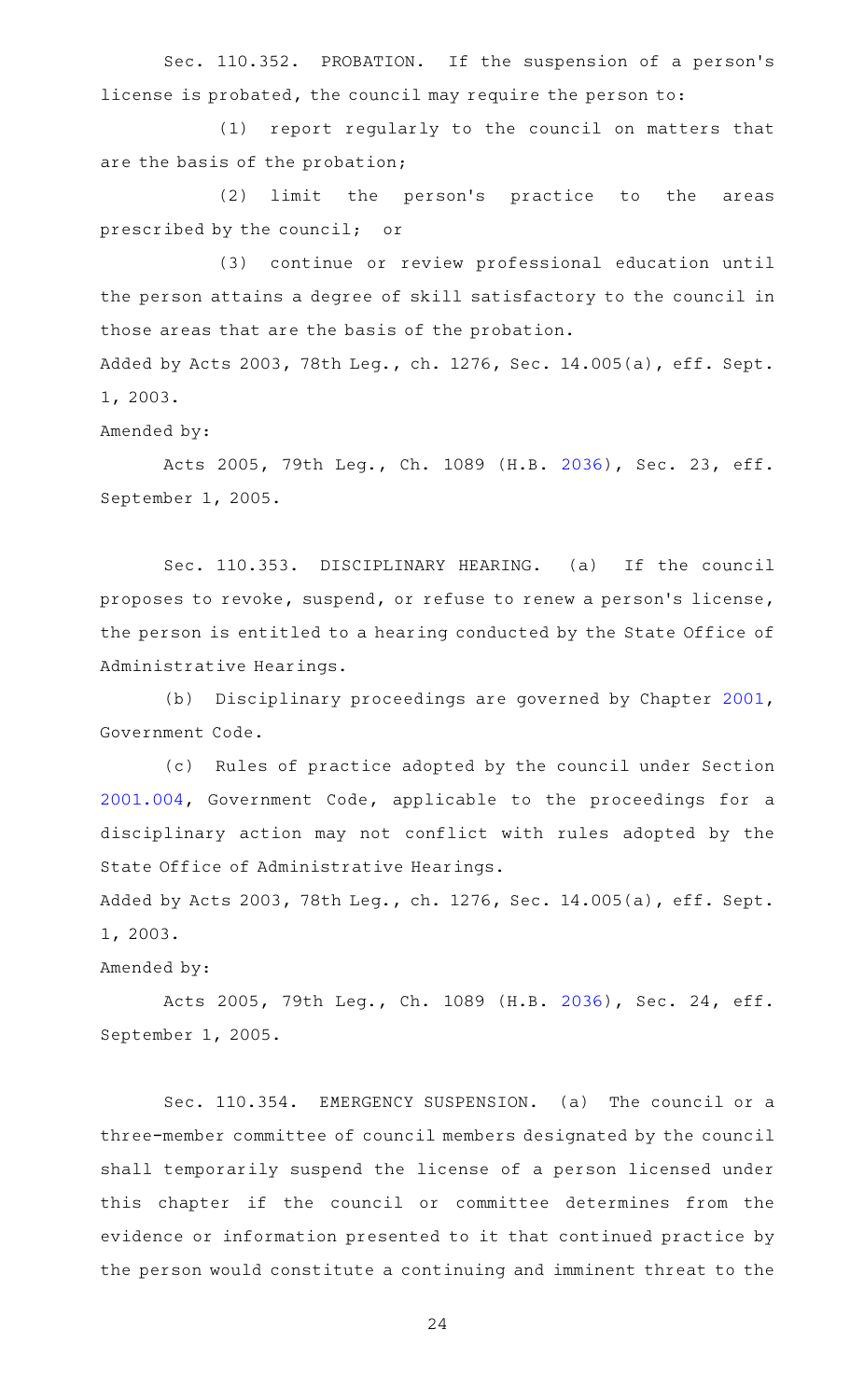public welfare.

(b) A license may be suspended under this section without notice or hearing on the complaint if:

(1) action is taken to initiate proceedings for a hearing before the State Office of Administrative Hearings simultaneously with the temporary suspension; and

 $(2)$  a hearing is held as soon as practicable under this chapter and Chapter [2001,](http://www.statutes.legis.state.tx.us/GetStatute.aspx?Code=GV&Value=2001) Government Code.

(c) The State Office of Administrative Hearings shall hold a preliminary hearing not later than the 14th day after the date of the temporary suspension to determine if there is probable cause to believe that a continuing and imminent threat to the public welfare still exists. A final hearing on the matter shall be held not later than the 61st day after the date of the temporary suspension. Added by Acts 2005, 79th Leg., Ch. 1089 (H.B. [2036](http://www.legis.state.tx.us/tlodocs/79R/billtext/html/HB02036F.HTM)), Sec. 25, eff. September 1, 2005.

# SUBCHAPTER I. CRIMINAL PENALTIES

Sec. 110.401. OFFENSE. (a) A person commits an offense if the person violates Section [110.301](http://www.statutes.legis.state.tx.us/GetStatute.aspx?Code=OC&Value=110.301).

(b) An offense under this section is a Class A misdemeanor. Added by Acts 2003, 78th Leg., ch. 1276, Sec. 14.005(a), eff. Sept. 1, 2003.

Amended by:

Acts 2005, 79th Leg., Ch. 1089 (H.B. [2036](http://www.legis.state.tx.us/tlodocs/79R/billtext/html/HB02036F.HTM)), Sec. 27, eff. September 1, 2005.

Acts 2005, 79th Leg., Ch. 1089 (H.B. [2036](http://www.legis.state.tx.us/tlodocs/79R/billtext/html/HB02036F.HTM)), Sec. 28, eff. September 1, 2005.

Sec. 110.402. OFFENSE: RELEASE OF ADJUDICATION INFORMATION. (a) A person commits an offense if the person releases or discloses in violation of Section [110.156](http://www.statutes.legis.state.tx.us/GetStatute.aspx?Code=OC&Value=110.156) adjudication information received by the council.

(b) An offense under this section is a Class A misdemeanor. Added by Acts 2003, 78th Leg., ch. 1276, Sec. 14.005(a), eff. Sept. 1, 2003.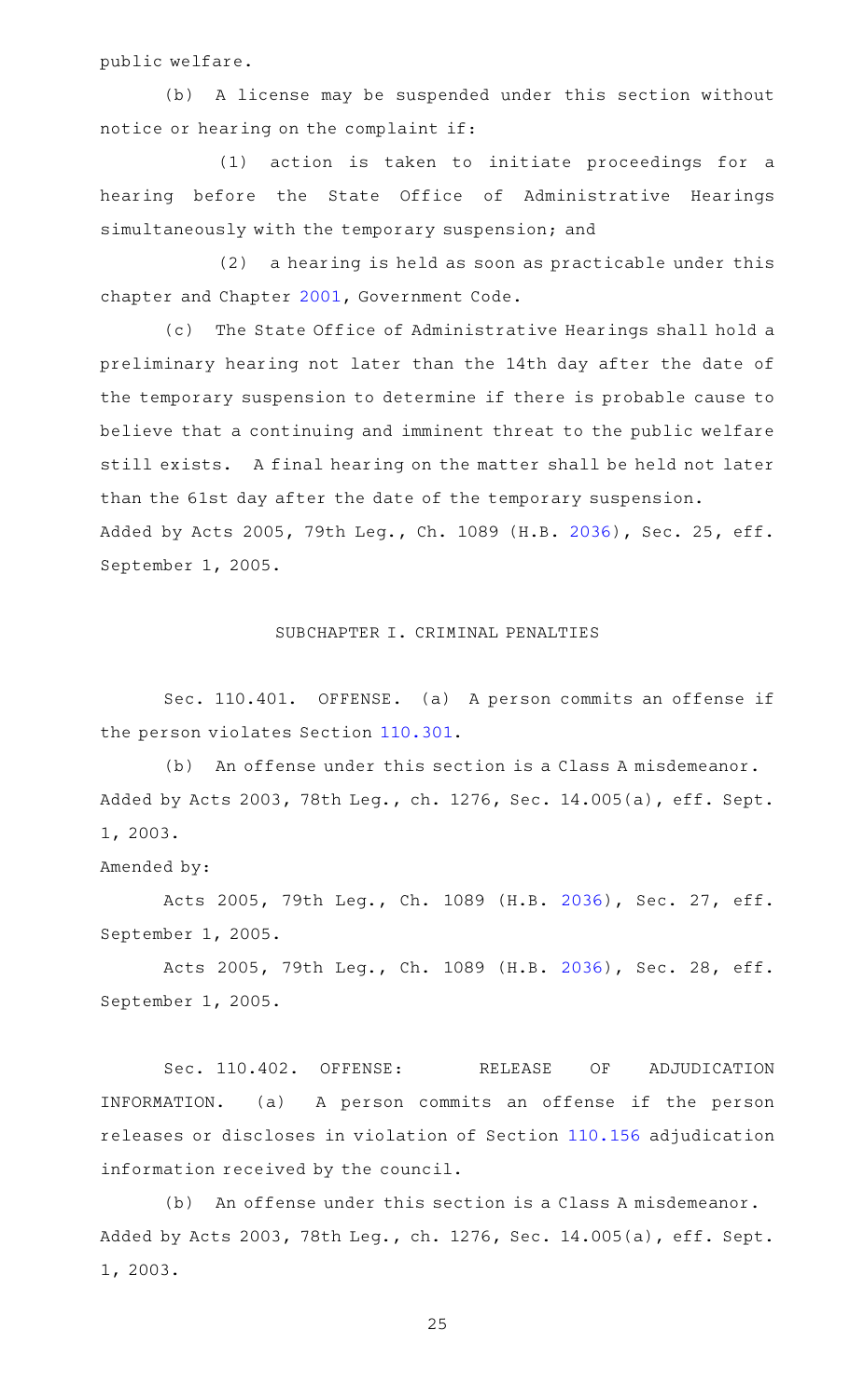#### SUBCHAPTER J. ADMINISTRATIVE PENALTY

Sec. 110.451. IMPOSITION OF ADMINISTRATIVE PENALTY. The council may impose an administrative penalty on a person licensed under this chapter who violates this chapter or a rule or order adopted under this chapter.

Added by Acts 2005, 79th Leg., Ch. 1089 (H.B. [2036](http://www.legis.state.tx.us/tlodocs/79R/billtext/html/HB02036F.HTM)), Sec. 26, eff. September 1, 2005.

Sec. 110.452. AMOUNT OF ADMINISTRATIVE PENALTY. (a) The amount of the administrative penalty may not be less than \$50 or more than \$5,000 for each violation. Each day a violation continues or occurs is a separate violation for the purpose of imposing a penalty.

 $(b)$  The amount shall be based on:

 $(1)$  the seriousness of the violation, including the nature, circumstances, extent, and gravity of the violation;

 $(2)$  the economic harm caused by the violation;

- (3) the history of previous violations;
- $(4)$  the amount necessary to deter a future violation;
- (5) efforts to correct the violation; and
- (6) any other matter that justice may require.

Added by Acts 2005, 79th Leg., Ch. 1089 (H.B. [2036](http://www.legis.state.tx.us/tlodocs/79R/billtext/html/HB02036F.HTM)), Sec. 26, eff. September 1, 2005.

Sec. 110.453. REPORT AND NOTICE OF VIOLATION AND PENALTY. (a) If the executive director determines that a violation occurred, the executive director may issue to the council a report stating:

 $(1)$  the facts on which the determination is based; and

(2) the executive director's recommendation on the imposition of an administrative penalty, including a recommendation on the amount of the penalty.

(b) Within 14 days after the date the report is issued, the executive director shall give written notice of the report to the person. The notice must: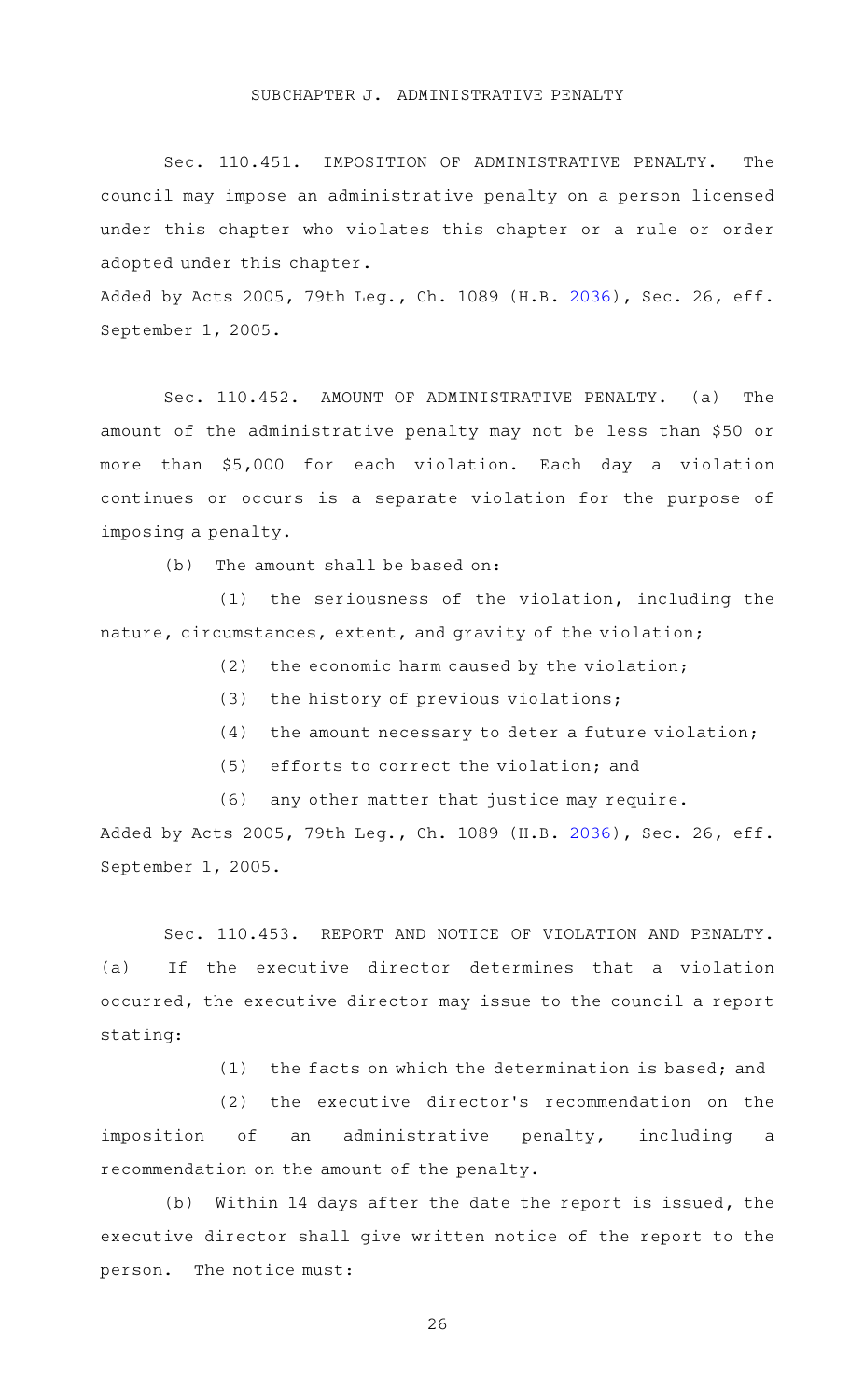$(1)$  include a brief summary of the alleged violation;

(2) state the amount of the recommended administrative penalty; and

 $(3)$  inform the person of the person's right to a hearing on the occurrence of the violation, the amount of the penalty, or both.

Added by Acts 2005, 79th Leg., Ch. 1089 (H.B. [2036](http://www.legis.state.tx.us/tlodocs/79R/billtext/html/HB02036F.HTM)), Sec. 26, eff. September 1, 2005.

Sec. 110.454. PENALTY TO BE PAID OR HEARING REQUESTED. (a) Within 20 days after the date the person receives the notice, the person in writing may:

(1) accept the determination and recommended administrative penalty of the executive director; or

 $(2)$  make a request for a hearing on the occurrence of the violation, the amount of the penalty, or both.

(b) If the person accepts the determination and recommended penalty of the executive director, or fails to respond in a timely manner to the notice, the council by order shall approve the determination and impose the recommended penalty. Added by Acts 2005, 79th Leg., Ch. 1089 (H.B. [2036](http://www.legis.state.tx.us/tlodocs/79R/billtext/html/HB02036F.HTM)), Sec. 26, eff.

September 1, 2005.

Sec. 110.455. HEARING. (a) If the person requests a hearing, the executive director shall set a hearing and give written notice of the hearing to the person.

(b) An administrative law judge of the State Office of Administrative Hearings shall hold the hearing.

(c) The administrative law judge shall make findings of fact and conclusions of law and promptly issue to the council a proposal for a decision about the occurrence of the violation and the amount of a proposed administrative penalty.

Added by Acts 2005, 79th Leg., Ch. 1089 (H.B. [2036](http://www.legis.state.tx.us/tlodocs/79R/billtext/html/HB02036F.HTM)), Sec. 26, eff. September 1, 2005.

Sec. 110.456. DECISION BY COUNCIL. (a) Based on the findings of fact, conclusions of law, and proposal for decision,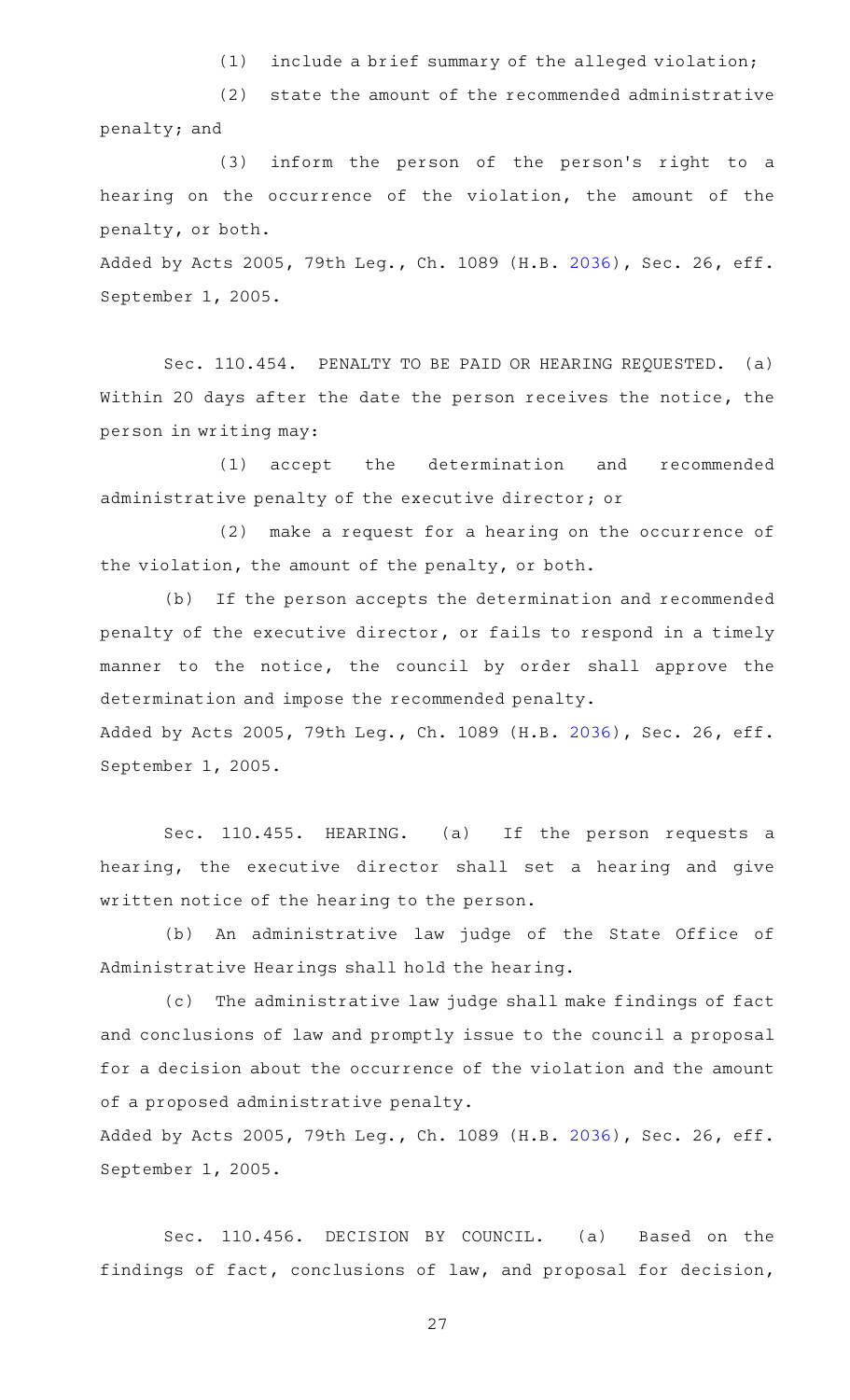the council by order may determine that:

 $(1)$  a violation occurred and impose an administrative penalty; or

 $(2)$  a violation did not occur.

(b) The notice of the council's order given to the person must include a statement of the right of the person to judicial review of the order.

Added by Acts 2005, 79th Leg., Ch. 1089 (H.B. [2036](http://www.legis.state.tx.us/tlodocs/79R/billtext/html/HB02036F.HTM)), Sec. 26, eff. September 1, 2005.

Sec. 110.457. OPTIONS FOLLOWING DECISION: PAY OR APPEAL. (a) Within 30 days after the date the council 's order becomes final, the person shall:

 $(1)$  pay the administrative penalty; or

(2) file a petition for judicial review contesting the occurrence of the violation, the amount of the penalty, or both.

(b) Within the 30-day period prescribed by Subsection (a), a person who files a petition for judicial review may:

 $(1)$  stay enforcement of the penalty by:

(A) paying the penalty to the court for placement in an escrow account; or

(B) giving the court a supersedeas bond approved by the court that:

 $(i)$  is for the amount of the penalty; and

(ii) is effective until all judicial review of the council 's order is final; or

(2) request the court to stay enforcement of the penalty by:

(A) filing with the court a sworn affidavit of the person stating that the person is financially unable to pay the penalty and is financially unable to give the supersedeas bond; and

(B) giving a copy of the affidavit to the executive director by certified mail.

(c) If the executive director receives a copy of an affidavit under Subsection (b)(2), the executive director may file with the court, within five days after the date the copy is received, a contest to the affidavit.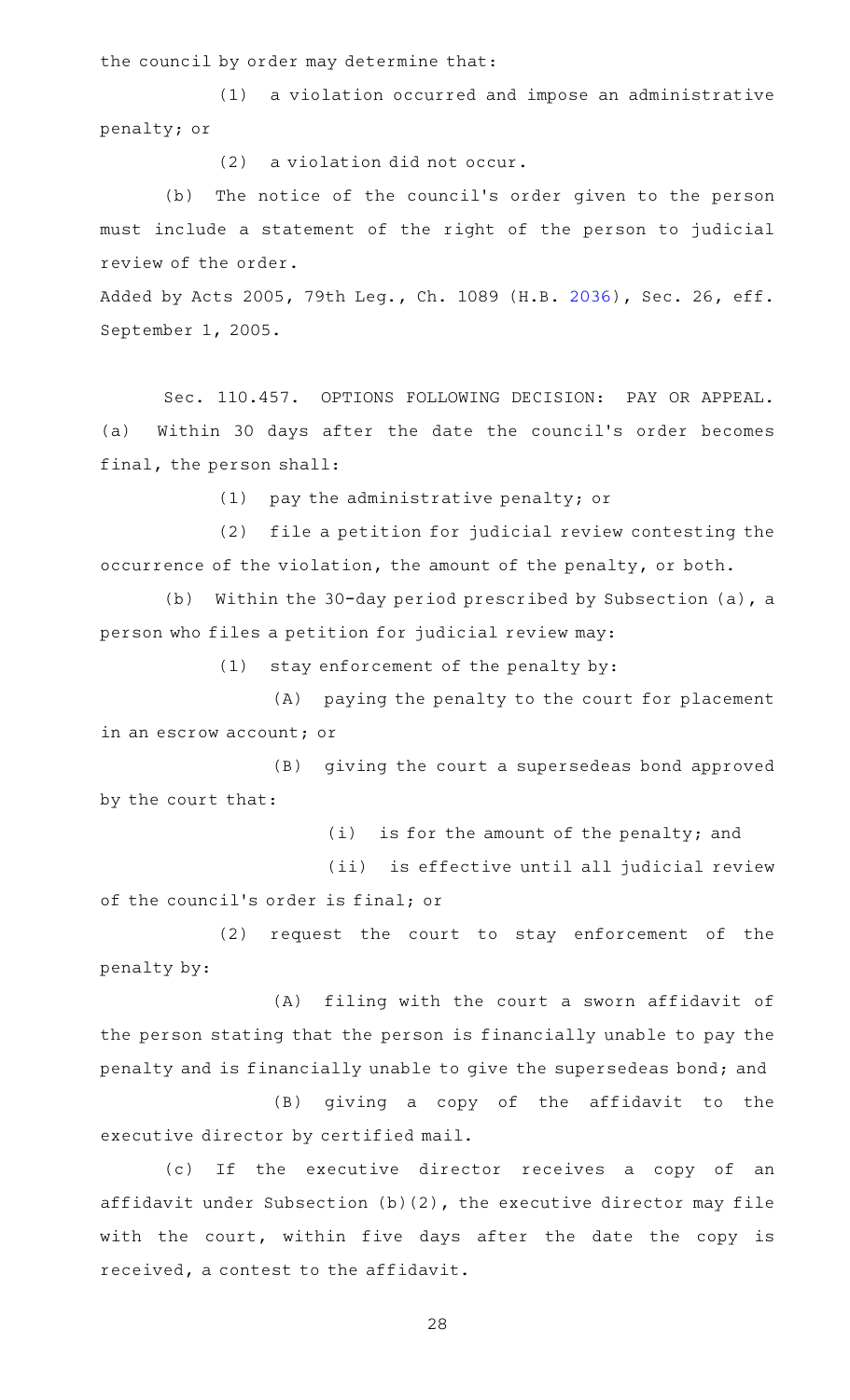(d) The court shall hold a hearing on the facts alleged in the affidavit as soon as practicable and shall stay the enforcement of the penalty on finding that the alleged facts are true. The person who files an affidavit has the burden of proving that the person is financially unable to pay the penalty and to give a supersedeas bond.

Added by Acts 2005, 79th Leg., Ch. 1089 (H.B. [2036](http://www.legis.state.tx.us/tlodocs/79R/billtext/html/HB02036F.HTM)), Sec. 26, eff. September 1, 2005.

Sec. 110.458. COLLECTION OF PENALTY. (a) If the person does not pay the administrative penalty and the enforcement of the penalty is not stayed, the penalty may be collected.

(b) The attorney general may sue to collect the penalty. Added by Acts 2005, 79th Leg., Ch. 1089 (H.B. [2036](http://www.legis.state.tx.us/tlodocs/79R/billtext/html/HB02036F.HTM)), Sec. 26, eff. September 1, 2005.

Sec. 110.459. DETERMINATION BY COURT. (a) If the court sustains the determination that a violation occurred, the court may uphold or reduce the amount of the administrative penalty and order the person to pay the full or reduced amount of the penalty.

(b) If the court does not sustain the finding that a violation occurred, the court shall order that a penalty is not owed.

Added by Acts 2005, 79th Leg., Ch. 1089 (H.B. [2036](http://www.legis.state.tx.us/tlodocs/79R/billtext/html/HB02036F.HTM)), Sec. 26, eff. September 1, 2005.

Sec. 110.460. REMITTANCE OF PENALTY AND INTEREST. (a) If the person paid the administrative penalty and if the amount of the penalty is reduced or the penalty is not upheld by the court, the court shall order, when the court 's judgment becomes final, that the appropriate amount plus accrued interest be remitted to the person.

(b) The interest accrues at the rate charged on loans to depository institutions by the New York Federal Reserve Bank.

(c) The interest shall be paid for the period beginning on the date the penalty is paid and ending on the date the penalty is remitted.